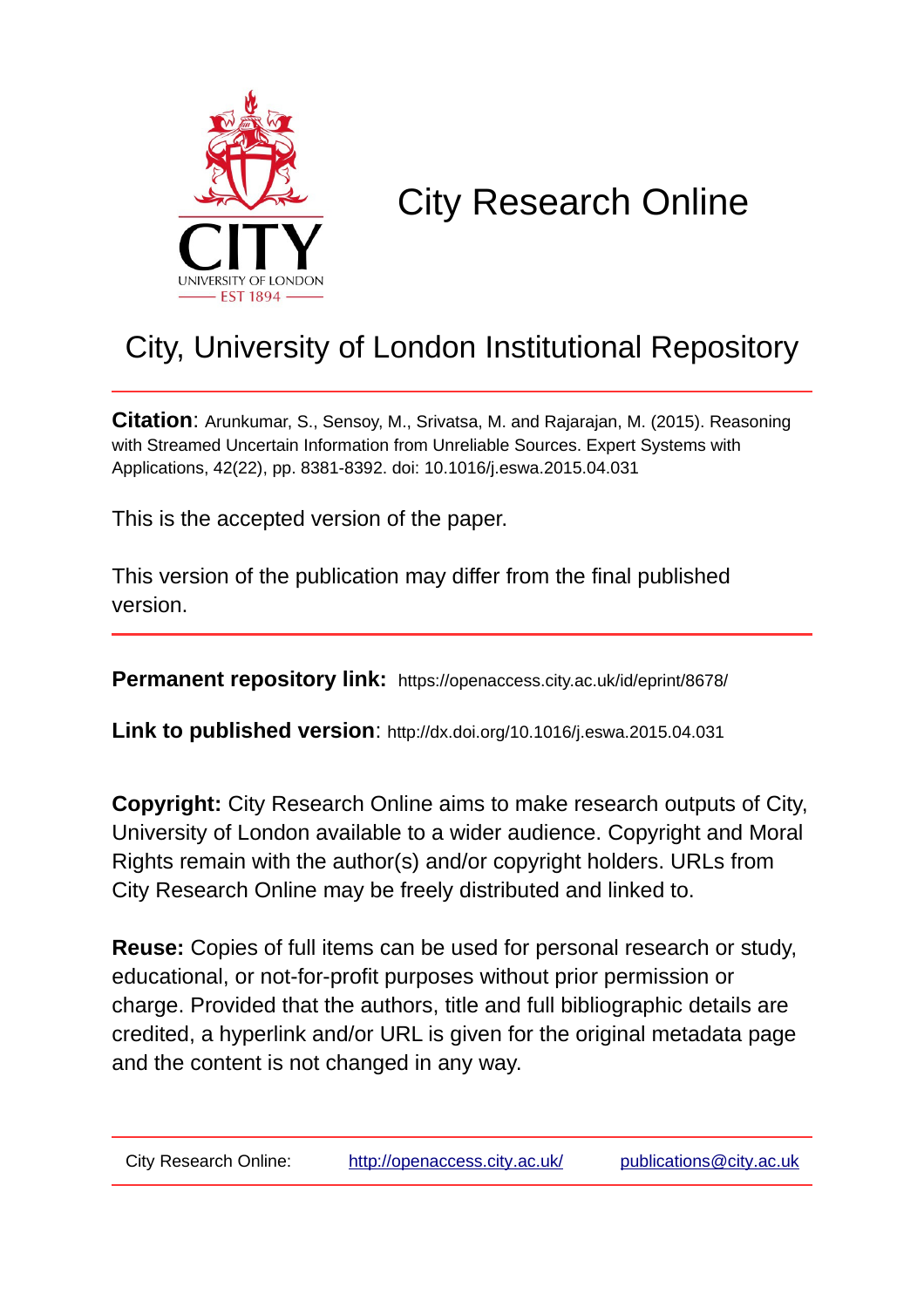# Reasoning with Streamed Uncertain Information from Unreliable Sources

Saritha Arunkumar<sup>a,∗</sup>, Murat Sensoy<sup>d</sup>, Mudhakar Srivatsa<sup>d</sup>, Muttukrishnan Rajarajan<sup>a</sup>,

*a IBM Hursley Labs, UK <sup>b</sup>University of Aberdeen, UK c IBM Research, USA <sup>d</sup>City University London, UK*

# Abstract

Humans or intelligent software agents are increasingly faced with the challenge of making decisions based on large volumes of streaming information from diverse sources. Decision makers must process the observed information by inferring additional information, estimating its reliability, and orienting it for decision making. Processing streaming trust framework, when fact is getting created and inferred is a process in online mode and our paper works efficiently in online mode. In offline mode, someone initiates a query and gets an output based on the query. In this paper we have mainly shown that unstructured reports from unreliable and heterogeneous sources are processed to generate structured information in Controlled English. Uncertainty in the information is modelled using Subjective Logic that allows statistical inference over uncertain information. Trustworthiness of information is modelled and conflicts are resolved before fusion. This process is totally undertaken on streaming information resulting in new facts being inferred from incoming information which immediately goes through trust assessment framework and trust is propagated to the inferred fact. In this paper, we propose a comprehensive framework where unstructured reports are streamed from heterogeneous and potentially untrustworthy information sources. These reports are processed to extract valuable uncertain information, which is represented using *Controlled Natural Language* and *Subjective Logic*. Additional information is inferred using deduction and abduction operations over subjective opinions derived from the reports. Before fusing extracted and inferred opinions, the framework estimates trustworthiness of these opinions, detects conflicts between them, and resolve these conflicts by analysing evidence about the reliability of their sources. Lastly, we describe an implementation of the framework using International Technology Alliance (ITA) assets (Information Fabric Services and Controlled English Fact Store) and present an experimental evaluation that quantifies the efficiency with respect to accuracy and overhead of the proposed framework.

*Keywords:* information fusion, controlled natural language, subjective logic

<sup>∗</sup>Corresponding author

*Email addresses:* saritha.arun@uk.ibm.com (Saritha Arunkumar), m.sensoy@abdn.ac.uk (Murat Sensoy), msrivats@us.ibm.com (Mudhakar Srivatsa), R.Muttukrishnan@city.ac.uk (Muttukrishnan Rajarajan) *Preprint submitted to Elsevier* April 7, 2015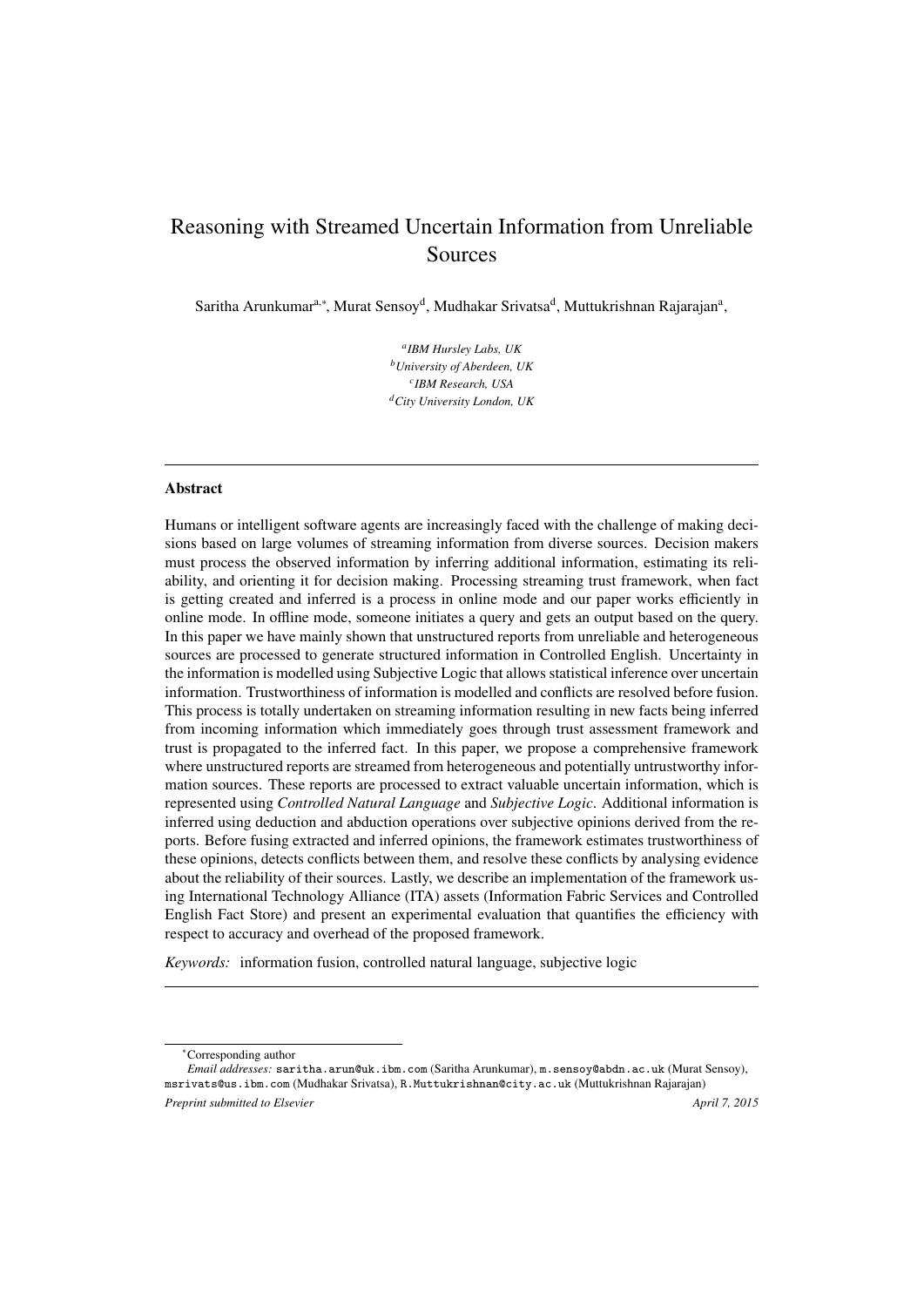

Figure 1: The OODA loop

#### 1. Introduction

A number of effective decision-making processes devised to support strategic operations and/or tactical missions and tasks in both military and civilian settings follow a recurring pattern from information gathering to action taking. This pattern is summarily represented by USAF Col. John Boyd's OODA loop (Brehmer, 2005) containing the following four phases (see Figure 1):

- The Observe phase comprises the processes of accumulating information pertinent to a situation of interest.
- The Orient phase comprises the processes of analyzing the information within the context of the particular task (operation or mission) at hand.
- The Decide phase comprises the processes of determining a proper course of action based on the knowledge gained during the Orient phase.
- The Act phase comprises the processes involving the actual (physical) actions taken.

The OODA phases continuously interact with each other, with, for example, the Orient phase *requesting* additional information from the Observe phase to drive better decisions. The interpretation of facts and information analysis in the Orient phase is heavily influenced by the existing (background) knowledge and understanding of the current situations at various levels including social, political, economic, cultural, administrative, logistic capabilities, resource availability, past experiences, and so on. In proposing the OODA loop, Col. Boyd had argued that in conflict situations, such as when acting to intercept an enemy airplane, in order to prevail one must execute his own OODA cycle at a pace faster than that of his opponent's OODA loop causing the opponent confusion by acting on stale information from situations that have already changed.

Our interest in this work are in the first two phases that deal with the gathering, processing, and contextual placing of information to drive subsequent decisions and actions. It is motivated by the fact that decision makers (humans or software agents alike) are increasingly faced with the challenge of examining large volumes of information originating from heterogeneous sources requiring to ascertain opinion in various pieces of arriving information. Detection of conflicts between opinions and resolution of conflicts is a very important part of the solution. Resolving conflicts by analysing evidence about the reliability of the sources is shown very well in this paper. The challenge is exacerbated when the decision makers should employ uncertain rules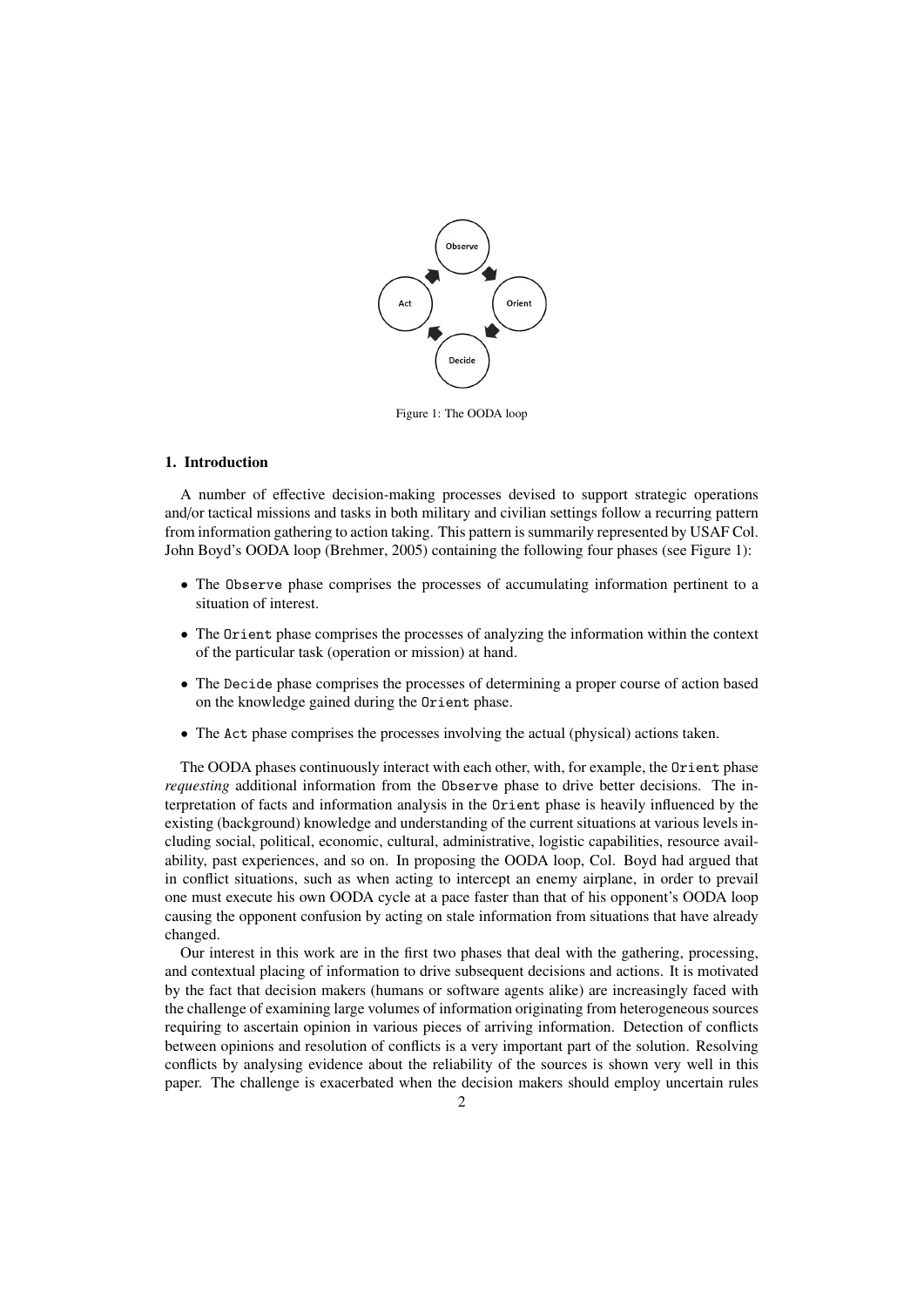to reason about the information collected from these heterogeneous sources. Unfortunately, this is the case in most settings, since inferencing rules are uncertain and vague in many sensing domains and scenarios.

In typical applications of the OODA loop, the information sources feeding the Observe and supporting the Decide phases, such as the intelligence gathering scouts or the visual and electromagnetic sensors on a fighter airplane, are assumed to be administratively associated (if not physically owned and controlled) by the OODA beneficiary, e.g., the mission planners or the fighter pilot. In such cases, the capabilities of these sources are typically well known and documented and this background knowledge can be accounted for sufficiently well during the Orient phase. However, in coalition environments involving loosely coupled sensory systems (Sensoy et al., 2012) ownership, control and effectiveness of the sources cannot be guaranteed. The sensing resources may belong to different coalition partners or the informants may be locals. In such cases, the provenance and ultimately the *quality of the information* (Bisdikian et al., 2009, 2011) derived from these sources becomes questionable. Therefore, to properly support decision and action processes, the Observe and Orient phases must explicitly deal with uncertain information from sources whose capabilities are only partially (if at all) known and documented. In other words, the level of *trustworthiness* of the gathered information needs to be accounted for and properly weighed in the decisions and actions taken. There are various definitions of trust. McKnight and Chervany's work (Jøsang and Presti, 2004) defines trust as follows: Trust is the extent to which one party is willing to depend on somebody, or something, in a given situation with a feeling of relative security, even though negative consequences are possible. We follow this definition as it is used in most computer science publications and applications.

It is thus an objective of this work to design a opinion assessment framework that "scores" information arriving from uncertain sources and resolved conflicts. In supporting the Observe and Orient phases of the OODA loop, the framework will accommodate streaming information, acknowledging the need to deal with fast-paced information, such as that derived from sensors deployed across geographical spreads.

The main significance of this work shows the information being processed from streaming data, facts derived from it and new facts inferred from it. When new facts are inferred, trust is assessed for the new facts. So the process is executed on a continuous online mode. This is main difference between the previous works in this area and our work. In the offline mode, the facts are not processed immediately and the trust is not assessed instantaneously.

Another key observation from this paper is that the work introduces key facts being derived from streaming data and the key facts lead to new facts being inferred. As the new facts are inferred it is passed through the trust assessment framework to propagate a trust value to the new inferred fact.

This solution is very applicable in social computing and social networks (Wang et al., 2015) Social networking applications like twitter can be used to collect information, our information sources are users, information is received as unformatted text which needs to be converted into Controlled English format. The formatted text would infer new facts and a trust assessment framework is used to assess the trust of the new fact.

The organization of the paper is as follows: Section 2 presents background and highlights features of our assessment framework along with an exemplar use case. Section 3 provides a brief introduction to *subjective logic* that we use in our framework to assess opinions in Section 4. Section 4 describes the opinion assessment framework and its components. Section 5 describes how conflicts between opinions are detected and resolved before during information fusion. Section 6 describes an implementation of our framework on the Information Fabric (Wright et al., 2009)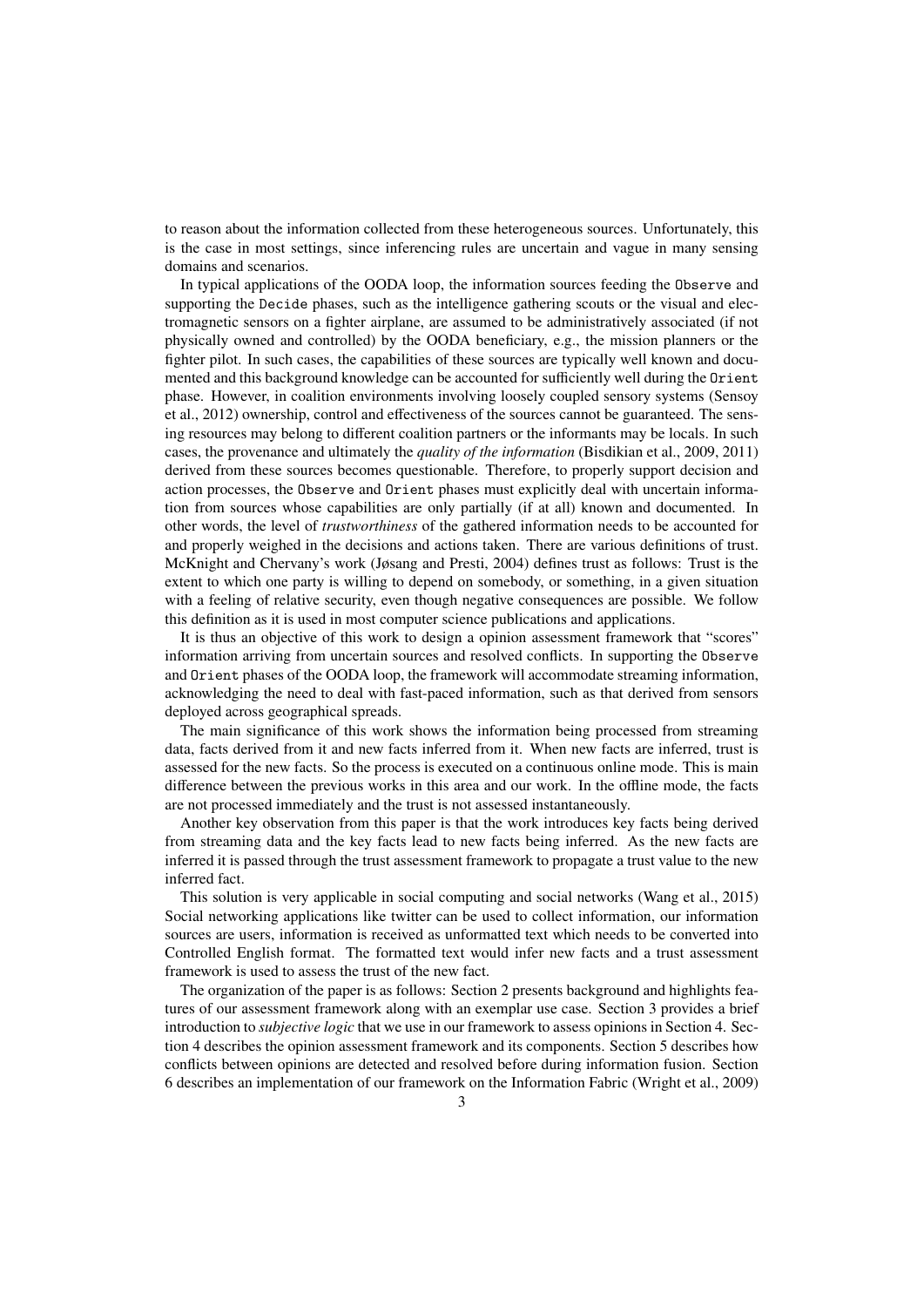and evaluates the performance and accuracy of our opinion assessments. Section 7 discusses the related work and finally, Section 8 concludes the paper with an overview of contributions and directions for future work.

# 2. Background

As information accumulates and is read for consumption, its trustworthiness must be assessed for weighing properly in subsequent decision-making. Several authors have explored various opinion computation models on static data (e.g., eBay recommendation system (Schafer et al., 1999), NetFlix movie ratings, EigenTrust (Kamvar et al., 2003), PeerTrust (Xiong and Liu, 2004), etc.). A common data model subsumed by several trust computation models (as succinctly captured in Kuter and Golbeck (Kuter and Golbeck, 2007)) is the assignment of numeric trust scores between pairs of entities (e.g., in eBay recommendation buyers rate sellers, in Netflix movie ratings users rate movies, etc.). Such pair-wise numeric ratings contribute to a (dis)similarity score (e.g., based on the  $\mathcal{L}_1$  or  $\mathcal{L}_2$  norms, cosine distance, etc.) which is used to compute personalized trust scores (as in PeerTrust) or recursively propagated to compute global trust scores (as in EigenTrust).

There are two common assumptions in several such opinion models that are viable in commercial settings: (*i*) a statistically significant number of trust evidence (e.g., ratings) is available prior to opinion assessment, and (*ii*) assessed opinion values tend to vary slowly over time. In contrast, military settings warrant: (*i*) trust assessment over partial, uncertain and streaming (live and real-time) information from heterogeneous sources, and (*ii*) coping up with the dynamic and evolving nature of the ground truth. While most of the past work is focused on static data, the goal of this work is to develop a family of opinion operators for such dynamic information flows, i.e., assess opinion over *data-in-motion* rather than a large corpus of static data.

#### *2.1. Use Case and System Highlights*

Let us consider the following scenario comprising the events:

- *Event e*<sub>0</sub>: An explosion occurs at location  $l_0$  at time  $t_0$ . Event  $e_0$  represents the ground truth and is assumed that there is no direct evidence available to support it in the opinion assessment system.
- *Event e*<sub>1</sub>: An acoustic sensor reports a possible explosion at location  $l_1$  at time  $t_1$ .
- *Event e*<sub>2</sub>: A human agent reports unusual dust level at location  $l_2$  at time  $t_2$ .

In this scenario, the goals are two-fold: (*i*) fact inference (e.g., infer an explosion from event  $e_2$ ) and information fusion (e.g., fuse events  $e_1$  and  $e_2$  based on their spatio-temporal proximity), and (*ii*) assessing additional information (metadata) about the inferred/fused facts, such as an estimate of where and when  $(\hat{l}_0$  and  $\hat{t}_0)$  the explosion took place, or an assessment of opinion in the fact that an explosion occurred based on previously seen events.

With reference to Figure 2, the first goal is addressed by the analytics component, the design of which is outside the scope of this paper. In general, we expect to deal with a live (and potentially bursty) stream of events (e.g., textual or sensory reports) that are tagged with metadata (e.g., location, time, owner/author-ship, beliefs). The stream of events may be subject to various analytics operations, e.g., fact extraction from event data using the Controlled English (Mott, 2010) Store, event data fusion using the Information Fabric (Wright et al., 2009), etc. We do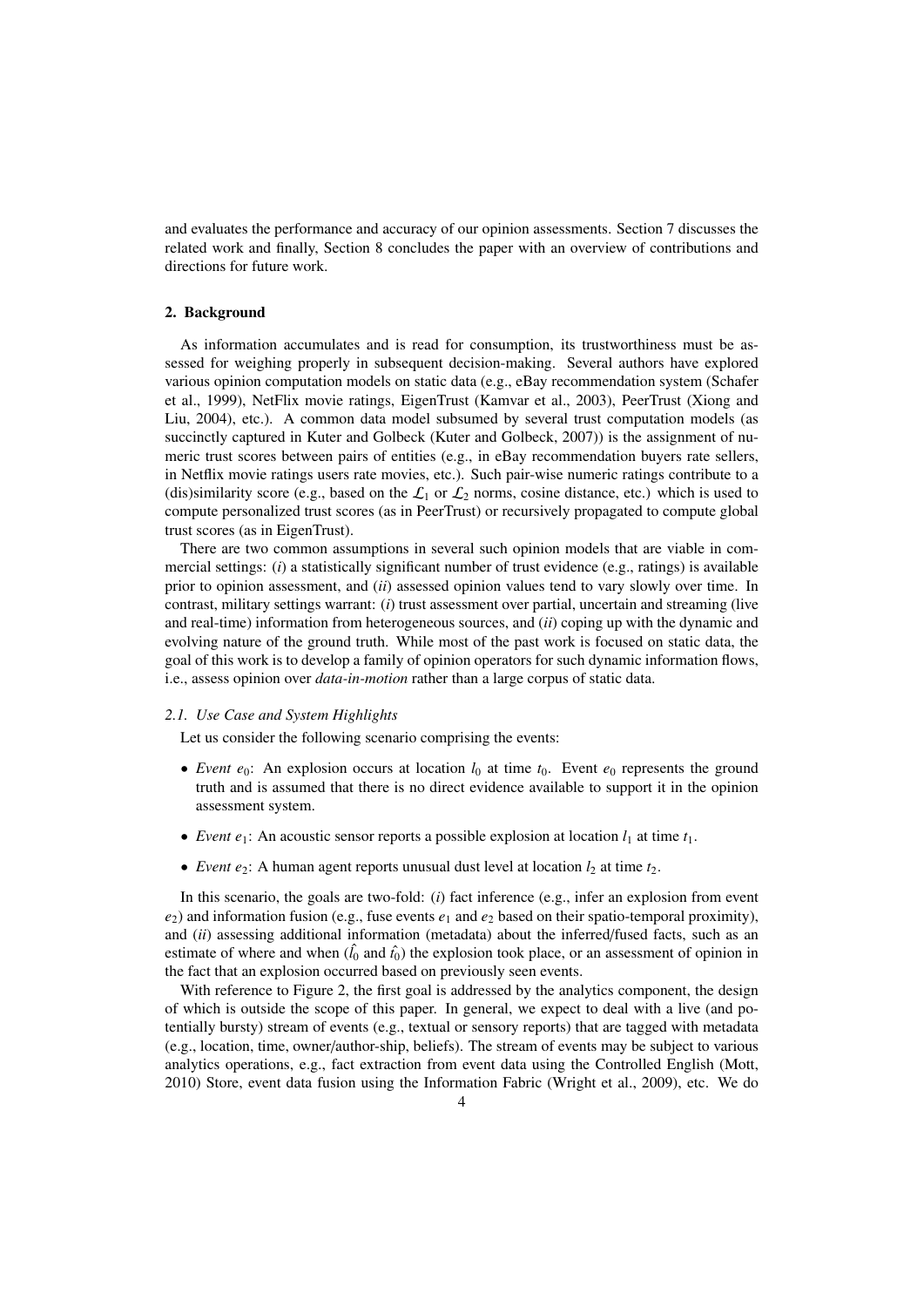

Figure 2: Opinion Assessment on Streaming Information

not make any specific assumptions on the nature of such analytics operations, but for the fact that they are constrained to operate on streaming data. Hence, given latency constraints, storage, archival and post processing (or even batch processing) of event data may not be a viable option. We remark that this does not preclude the option of storing compact summaries (e.g., in a CE fact store (Mott, 2010)); only storing all (or a signification portion of) historical events is deemed infeasible. We also note that the goal of this paper is not to support such analytics operations; instead our goal is to augment such operations with opinion metadata assessment.

While the internal workings of the analytics component are isolated from the opinion assessment system, we assume that the background knowledge is shared (e.g., rules for Bayesian inference, Controlled English fact inference rules, etc.). Intuitively, we model the analytics operation as accepting one or more inputs and a quasi-static background knowledge and generating one or more outputs. Here, the "quasi-static" qualifier means that the background knowledge is updated at a rate that is significantly slower than the event rate. This background knowledge is sometimes also referred to as the *domain knowledge*.

We model opinion assessment as a family of operators that accepts input opinion metadata and background knowledge and computes output opinion metadata. This model only requires that the background knowledge be shared between the analytics and the opinion assessment. Typically, such background knowledge is compact and has well defined semantics and isolates the opinion assessment system from understanding all the intricate details of the analytics operations (see Figure 2). Architecturally speaking, opinion is assessed as a part of a call-back function that is invoked each time the analytics operation generates a new output; the call-back function is supplied with the opinion metadata of the relevant inputs that were used to derive the said output.

Another interesting component of this work is the representation of rules with opinions. Past work assumed that the rules were always certain. Through this paper, we have experimented the rules with opinions and certain uncertainty using the Subjective logic triples, i.e., *belief*, *disbelief*, and *uncertainty*.

In this paper we present a realization of this model using subjective logic triples (i.e., belief, disbelief and uncertainty) for representing opinion and Bayesian inference network for the background knowledge. In this setting, we have built a family of subjective logic operators that can be used to compute opinion metadata for an output event, given the opinion metadata on the input events and a Bayesian network that encodes probabilistic dependencies between one or more facts, e.g.,  $Pr(dust|explosion) = 1$ ,  $Pr(dust|\neg explosion) = 0.25$ , and these probabilities may change over a time horizon that is significantly longer than the duration of an event burst. Later in the paper, we also present an early implementation of our opinion assessment framework within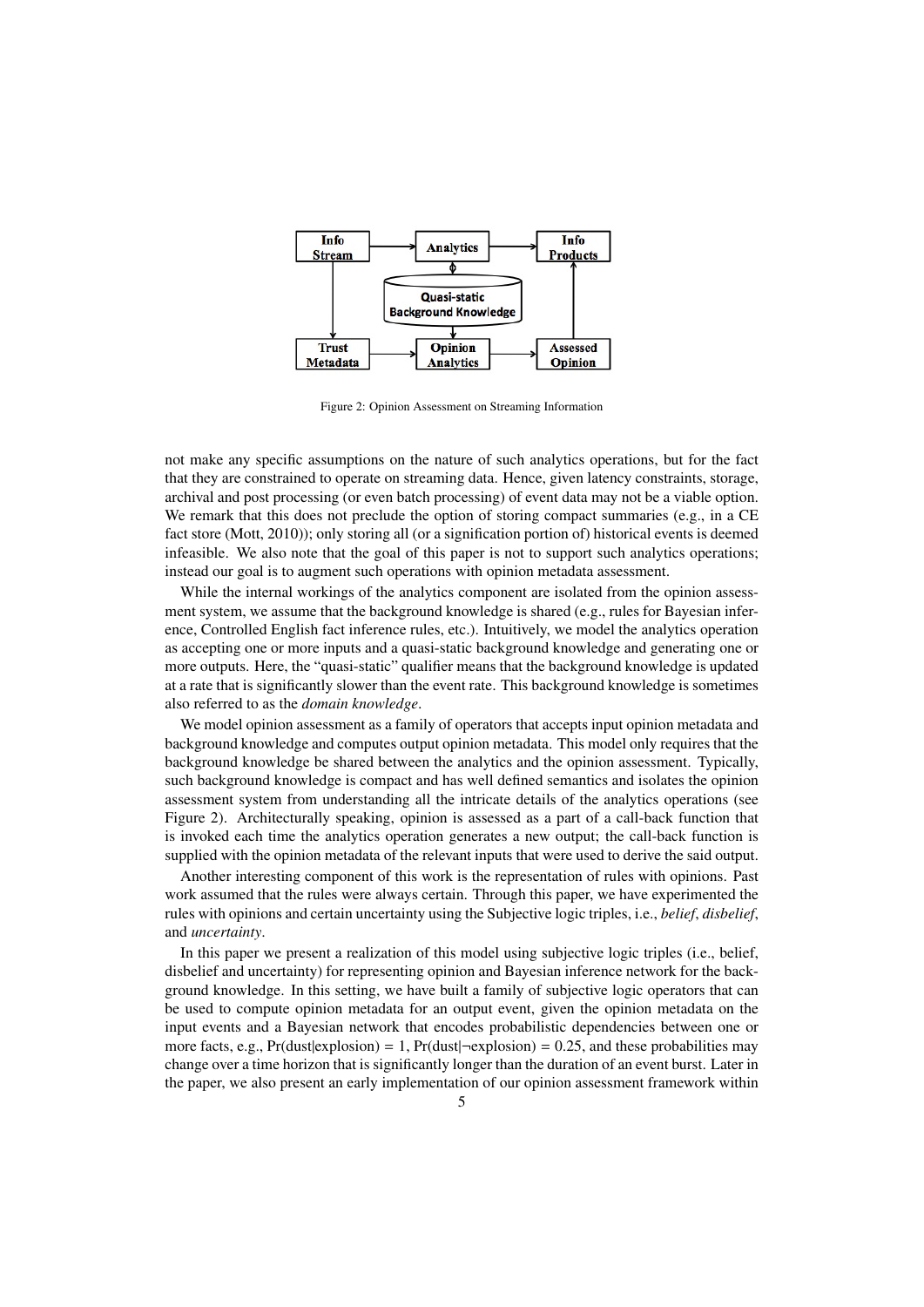the Information Fabric along with some experimentation results from the implementation.

In closing this section, we note that in Figure 2, we have separated the functional modules of opinion assessment in two parts: (*i*) the part that represents the incoming information product (Info Stream) and the processes that "blindly" operate on it, such as for extracting metadata (opinion Metadata), and (*ii*) the part that qualifies the information or its metadata, makes inferences using it, provides context and produces outgoing information products. While the OODA loop does not represent a system architecture, it, nonetheless, would be natural to associate the modules in the first part with the Observe phase as they relate with the accumulation of information, and the modules in the second part with the Orient phase as they relate with providing context and assessments within that context for the information.

# 3. Subjective Logic

Subjective logic (SL) is a type of probabilistic logic that explicitly takes uncertainty and belief ownership into account. In general, SL is suitable for modelling and analysing situations involving uncertainty and incomplete knowledge (Jøsang, 2011). Arguments in SL are subjective opinions about propositions.

A binomial opinion of an agent *A* about the truth of a proposition *x* is represented by the quadruple  $w_x^A = (b, d, u, a)$ , where: *b* is the belief that *x* is true; *d* is the belief that *x* is false; *u* is the uncertainty (or uncommitted belief) about *x* and *a* is the base rate about *x* which represents the uncertainty (or, uncommitted belief) about *x*; and *a* is the base rate about *x* which represents the a priori probability about *x* in the absence of evidence; and  $b + d + u = 1.0$  and *b*, *d*, *u*,  $a \in [0, 1]$ . Characteristics of a binary subjective opinion can be summarised as follows:

- $\bullet$  *b* = 1 then it is equivalent to binary logic *TRUE*
- *d* = 1 then it is equivalent to binary logic *FALS E*
- $b + d = 1$  then it is equivalent to traditional probability
- $\bullet$  *b* + *d* < 1 then it expresses some degrees of uncertainty
- $b + d = 0$  then it expresses total uncertainty

A binomial opinion can be represented as a Beta distribution. The probability expectation value of an opinion is defined as  $E(w_x^A) = b + u \times a$ , based on the corresponding Beta distribution (Jøsang, 2011). Through the correspondence between binomial opinions and Beta distributions, SL provides an algebra for subjective opinions. Some of the operators defined over subjective opinions are listed in Table 1. Detailed descriptions and proofs for soundness of these operators are out of the scope of this paper, but they can be found elsewhere (Jøsang, 2011, 2001, 2002; Jøsang and Grandison, 2003; Jøsang and McAnally, 2005; Jøsang, 2007).

Each opinion  $w_x = (b, d, u, a)$  for a proposition *x* implies another opinion  $w_{\text{g}} = -w_x =$  $(d, b, u, 1 - a)$ . For instance, let *x* be the proposition "Dust storm in location *X*", the a priori probability for *x* be  $\frac{1}{2}$ , and the opinion of sensor *s*<sub>1</sub> about *x* be  $w_x^{s_1} = (0.75, 0.1, 0.15, \frac{1}{2})$ , then<br>the sensor's opinion about "No dust sterm in location Y" would be  $w_{x_1}^{s_1} = (0.1, 0.75, 0.15, \frac{1$ the sensor's opinion about "No dust storm in location *X*" would be  $w_{x}^{s_1} = (0.1, 0.75, 0.15, \frac{1}{2})$ .<br>If another sensor *s*<sub>1</sub> has another opinion  $w_{x}^{s_2} = (0.07, 0.3, \frac{1}{2})$ , these two opinions are fused If another sensor  $s_2$  has another opinion  $w_{\lambda}^{s_2} = (0, 0.7, 0.3, \frac{1}{2})$ , these two opinions are fused<br>into a single opinion using the consensus (a k a cumulative fusion) operator  $\oplus$  (Jesang 2007). into a single opinion using the consensus (a.k.a., cumulative fusion) operator ⊕ (Jøsang, 2007):  $(0.75, 0.1, 0.15, \frac{1}{2}) \oplus (0, 0.7, 0.3, \frac{1}{2}) = (0.55, 0.34, 0.11, \frac{1}{2})$ . The consensus operator is defined as follows see (Jasang 2002). follows, see (Jøsang, 2002).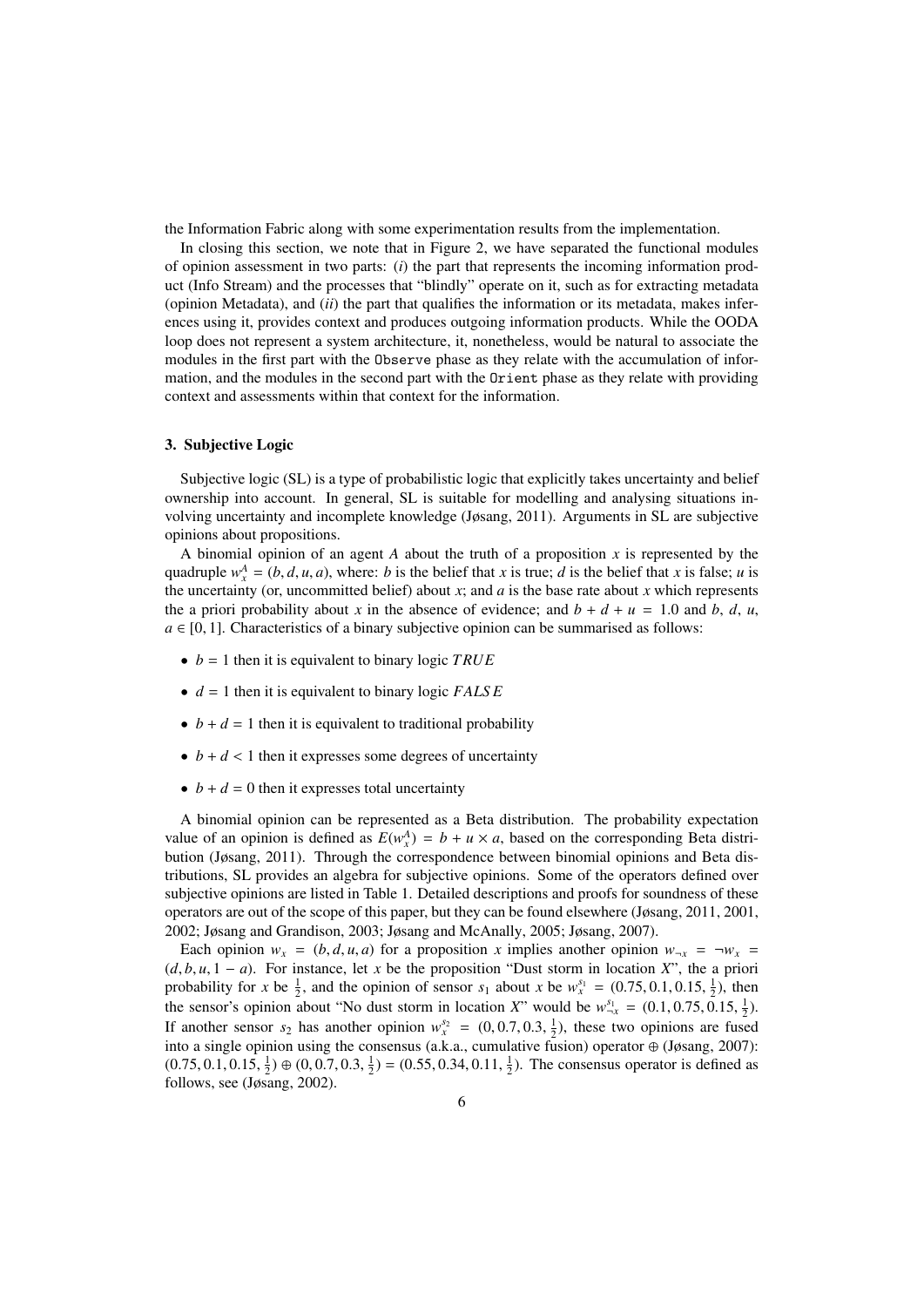| <b>Operator Name</b>                          | <b>Notation</b>                                                             |
|-----------------------------------------------|-----------------------------------------------------------------------------|
| Complement (Jøsang, 2001)                     | $W_{\neg x} = \neg W_x$                                                     |
|                                               | $\neg(b, d, u, a) = (d, b, u, 1 - a)$                                       |
| Discounting $(J\phi\text{sang}, 2001)$        | $w_x^{A:B} = w_B^A \otimes w_x^B$                                           |
| Fusion (Jøsang, 2002, 2007)                   | $w_x^{A \diamond B} = w_x^A \oplus w_x^B$                                   |
|                                               | $W^{1 \circ \dots \circ n}_{r} = \bigoplus \{W^{1}_{r}, \dots, W^{n}_{r}\}$ |
| Disjunction / OR (Jøsang and McAnally, 2005)  | $W_{x_1 \vee x_2} = W_{x_1} \sqcup W_{x_2}$                                 |
|                                               | $W_{x_1 \vee  \vee x_m} = \Box \{W_{x_1}, \ldots, W_{x_m}\}\$               |
| Conjunction / AND (Jøsang and McAnally, 2005) | $W_{X\wedge Y} = W_X \cdot W_Y$                                             |
|                                               | $w_{x_1 \wedge  \wedge x_m} = \cdot \{w_{x_1}, \ldots, w_{x_m}\}\$          |
| Deduction (Jøsang and Grandison, 2003)        | $W_{y  x} = W_x \odot (W_{y x}, W_{y x})$                                   |
| Abduction (Jøsang and Grandison, 2003)        | $W_{\nu\bar{x}} = W_x \bar{\odot} (W_{y x}, W_{y x})$                       |

Table 1: Some operators for binary opinions in Subjective Logic (Jøsang, 2011).

**Definition 1.** Let  $w_x^A = (b_x^A, d_x^A, u_x^A, a_x^A)$  and  $w_y^B = (b_x^B, d_x^B, u_x^B, a_y^B)$  be opinions respectively held<br>by geents A and B about the proposition x. When  $u^A, u^B \rightarrow 0$ , the relative dogmatism between *by agents A and B about the proposition x. When*  $u^A_\lambda, u^B_\lambda \to 0$ *, the relative dogmatism between*  $u^A$  and  $w^B$  is defined by  $\alpha = u^B u^A$ . The fused opinion  $w^{A \circ B} = (h^{A \circ B}, h^{A \circ B}, h^{A \circ B})$  can be  $w_x^A$  and  $w_x^B$  is defined by  $\gamma = u_x^B/u_x^A$ . The fused opinion  $w_x^{A \circ B} = (b_x^{A \circ B}, d_x^{A \circ B}, u_x^{A \circ B}, a_x^{A \circ B})$  can be computed as follows where  $\kappa = u^A + u^B = u^A u^B$ . *computed as follows, where*  $\kappa = u_x^A + u_x^B - u_x^A u_x^B$ .<br>*for*  $\kappa \neq 0$ 

| for $\kappa \neq 0$                                                                     | for $\kappa = 0$                                              |
|-----------------------------------------------------------------------------------------|---------------------------------------------------------------|
| 1. $b_x^{A \diamond B} = (b_x^A u_x^B + b_x^B u_x^A)/\kappa$                            | 1. $b_x^{A \diamond B} = (\gamma b_x^A + b_x^B)/(\gamma + 1)$ |
| 2. $d_x^{A \diamond B} = (d_x^A u_x^B + d_x^B u_x^A)/\kappa$                            | 2. $d_x^{A \diamond B} = (\gamma d_x^A + d_x^B)/(\gamma + 1)$ |
| 3. $u_x^{A \diamond B} = (u_x^A u_y^B)/\kappa$                                          | 3. $u_x^{A \diamond B} = 0$                                   |
| 4. $a_x^{A \circ B} = (a_x^A u_x^B + a_x^B u_x^A - (a_x^A + a_x^B) u_x^A u_x^B)/\kappa$ | 4. $a_x^{A \diamond B} = (\gamma a_x^A + a_x^B)/(\gamma + 1)$ |
|                                                                                         |                                                               |

Discounting operator ⊗ allows normalisation of opinions based on the trustworthiness of their owners (Jøsang, 2001). In order to allow different trust models in our work easily, we adopt a slightly modified version of the discounting operator. Let us assume that we get the opinion  $(b_x^i, d_x^i, u_x^i, a)$  from source *i* about the fact *x* and have  $t_i$  as the trustworthiness of the source. The resulting opinion pormalised based on opinion is computed as resulting opinion normalised based on opinion is computed as

$$
(b_x^i \times t_i, d_x^i \times t_i, u_x^i + (1 - t_i) \times (b_x^i + d_x^i), a)
$$

where the idea is to move a percentage of belief and disbeleif to uncertainty based on the level of trust in the source. The trustworthiness of information sources can be calculated using different models. For example, beta reputation system (Jøsang and Ismail, 2002) uses beta probability density functions (Jøsang and Ismail, 2002) to model trust. A Beta distribution has two parameters  $(r_i + 1, s_i + 1)$ , where  $r_i$  is the amount of positive evidence and  $s_i$  is the amount of negative evidence for the trustworthiness of the source *i*. The degree of trust *t*, is then computed as the evidence for the trustworthiness of the source  $i$ . The degree of trust  $t_i$  is then computed as the expectation value of the Beta distribution:

$$
t_i^j = \frac{r_i^j + 1}{r_i^j + s_i^j + 2}
$$
 (1)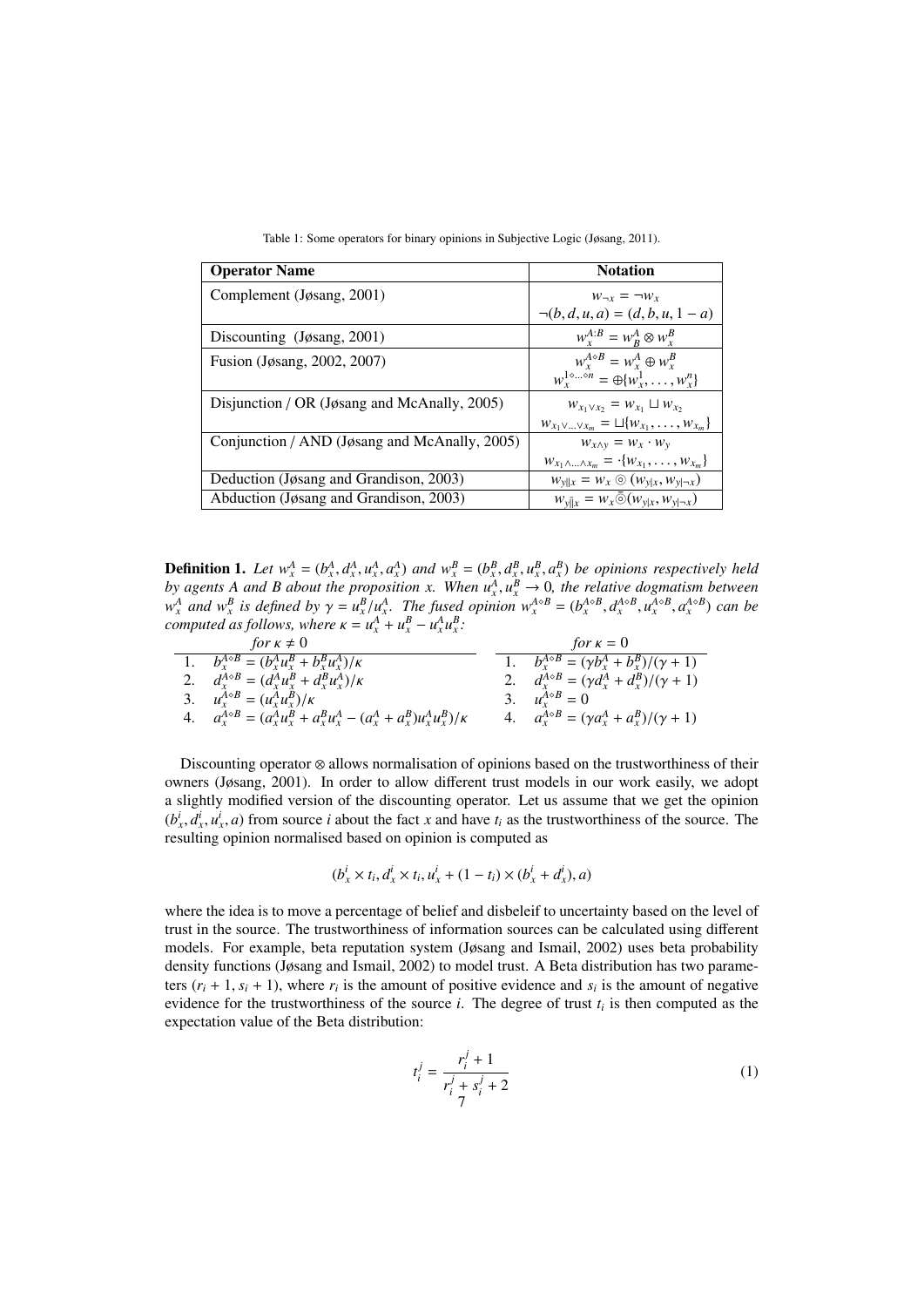

Figure 3: Opinion Assessment Framework

While this computation is simple and straight forward, there exist more complicated approaches for modelling trust. Our work is flexible enough to integrate any of such model as long as these models provide a trust value in range [0, 1].

Now, we give a concrete example of discounting operation. Let the trustworthiness of  $s<sub>1</sub>$  and *s*<sub>2</sub> be 0.1 and 0.8, respectively. Then, normalised opinions of  $s_1$  and  $s_2$  would be  $w_x^{s_1} \otimes 0.1 =$  (0.07, 0.01, 0.92,  $\frac{1}{2}$ ) and  $w_x^{s_2} \otimes 0.8 = (0.0, 0.56, 0.44, \frac{1}{2})$  respectively. In this case, fusion o  $(0.07, 0.01, 0.92, \frac{1}{2})$  and  $w_x^{s_2} \otimes 0.8 = (0.0, 0.56, 0.44, \frac{1}{2})$ , respectively. In this case, fusion of the normalised opinions would be  $(0.03, 0.54, 0.43, \frac{1}{2})$ . In the rest of the paper, and unless otherwise specified, we will assume that *all opinions are normalised based on trustworthiness of their owners* (i.e., sources).

Given opinions about different propositions (e.g.,  $w_{x_1}$  and  $w_{x_2}$ ), SL provides conjunction (·) and disjunction ( $\sqcup$ ) operators to compute opinions for the conjunction (e.g.,  $w_{x\wedge y}$ ) and disjunction (e.g.,  $w_{x_1 \vee x_2}$ ) of the propositions (Jøsang and McAnally, 2005). In addition to these operators, deduction operator  $(\circledcirc)$  is used to deduce new opinions from existing ones (Jøsang and Grandison, 2003). For instance, let *x* be the proposition "Country *A* is buying missiles" and *y* be "Country *A* is preparing to attack". Let us assume that we have the following conditional opinions about "*y* given *x*" and "*y* given  $\neg x$ ".

- $w_{y|x} = (0.9, 0.0, 0.1, \frac{1}{2})$
- $w_{y|\neg x} = (0.0, 0.0, 1.0, \frac{1}{2})$

Given an opinion about *x*, we can deduce an opinion for *y* using  $w_{y|x} = w_x \odot (w_{y|x}, w_{y|x})$  as described in (Jøsang and Grandison, 2003). If the opinion about *x* is  $w_x = (0.75, 0.25, 0.0, \frac{1}{2})$ , the deduced opinion about *y* is computed as  $w_x = (0.68, 0.0, 32, \frac{1}{2})$ , based on the algorithm the deduced opinion about *y* is computed as  $w_{y||x} = (0.68, 0, 0.32, \frac{1}{2})$  based on the algorithm<br>in (Josang and Grandison, 2003). Details of the deduction operator is not in the scope of this in (Jøsang and Grandison, 2003). Details of the deduction operator is not in the scope of this paper, but it can be found in (Jøsang and Grandison, 2003).

### 4. Opinion Assessment Framework

Figure 3 shows the architecture of our opinion assessment framework; wherever appropriate, we indicate ITA assets that could be leveraged in implementing the framework. As described earlier, we assume information analytics operates over a stream of input information and generates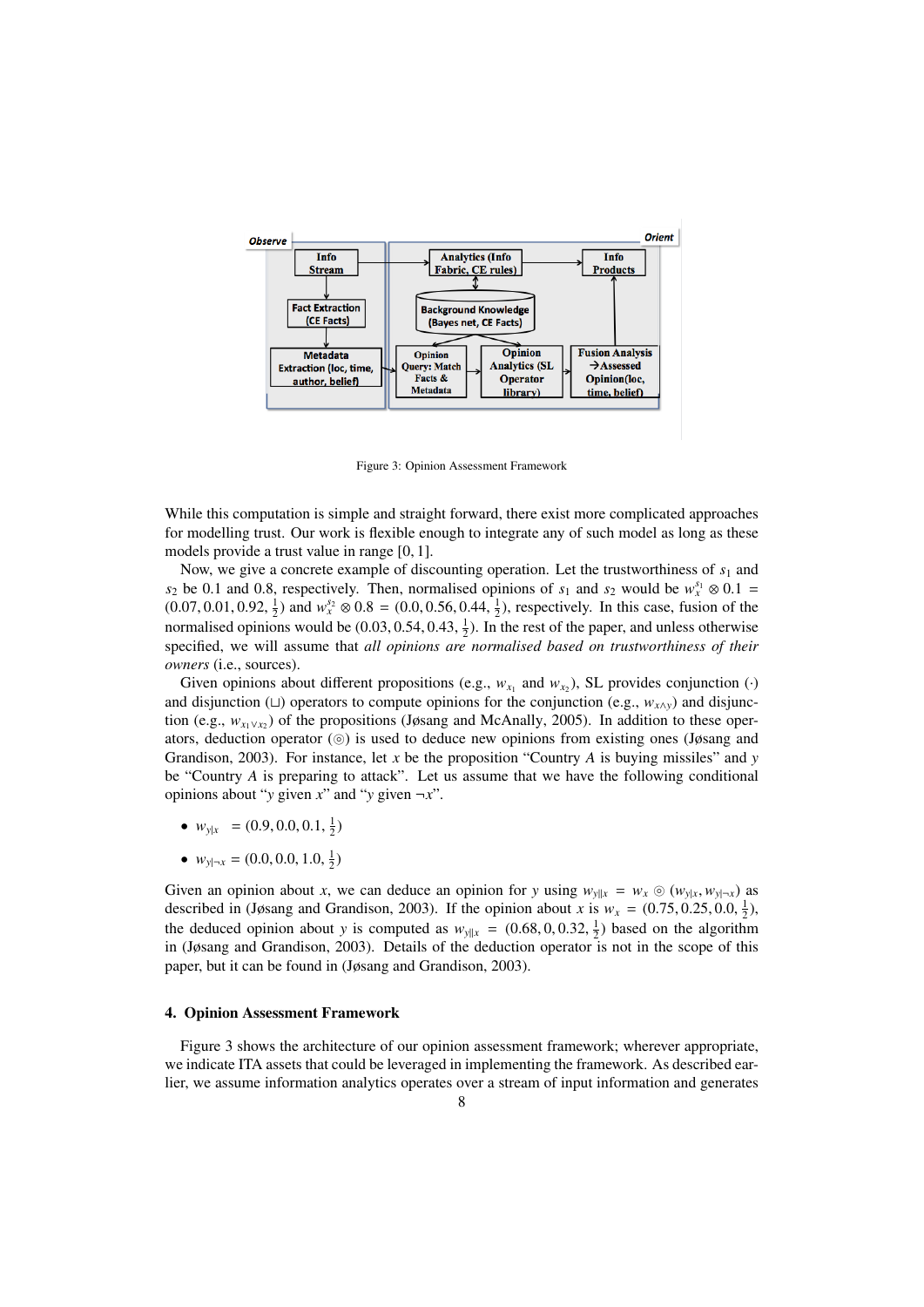information products e.g., by fusing information, by extracting facts and using inferences to derive new facts, etc. Similarly to Figure 2, in Figure 3 we also show those parts of the architecture that relate to the Observe and Orient phases of the OODA loop.

Our opinion assessment framework operates in parallel with the information processing pipeline. The opinion assessment framework extracts facts and opinion metadata from the stream of input information. The background knowledge store is queried for identifying relevant facts, i.e., facts whose opinion level may influence or may be influenced by the opinion level of the input information. For example, the input information may indicate unusual dust levels and background knowledge may encode the fact that unusual dust levels are often a result of an explosion; hence, the fact store may be queried for potential explosion information. Also, the background knowledge may encode the fact that explosion may be identified using its acoustic signature; hence, the fact store may be queried for acoustic information from a relevant space-time region (volume, to be more accurate) that surrounds the unusual dust level.

Once relevant facts are extracted, opinion in input information and information products is assessed using the family of opinion operators built using subjective logic. The choice of the opinion operator depends upon the nature of analytics operation (e.g., conjunction vs. deduction vs. consensus). In this section we present three examples which illustrate the functionality of various components in our opinion assessment framework.

One of our key design features is that of decoupling the analytics component with the opinion assessment system. The analytics component is responsible for extracting and inferring facts (e.g., from unstructured text or other primitive facts). In doing so the analytics component may leverage (e.g., use a static road/terrain map to enrich facts) and update (e.g., Controlled English (CE) (Mott, 2010) rules to infer new facts) background knowledge. The opinion assessment system, on the other hand, does not infer new facts (as indicated by the unidirectional flow of information from background knowledge to the opinion assessment system in the figure). Instead it augments the inference task in the analytics component with opinion assessment capability, i.e., assesses opinion on the inferred fact.

In the rest of this section, we describe each of these steps in detail.

#### *4.1. Fact Extraction*

The input to our system is typically a stream of unstructured reports. Each report is subjected to fact extraction, resulting in a set of facts that are subsequently used by both the analytics and the opinion assessment components. The extracted facts and texts may be stored in Controlled English (CE) format in a CE Store. Here is a snippet of the intelligence report.

For example, given an intelligence report the following facts may be extracted<sup>1</sup>:

- there is a group named ent1\_wisrep08 that has 'a foot patrol' as description
- there is an entity reference named er1\_wisrep08 that has 'a foot patrol' as description and
	- has the document wisrep08 as source and
	- has the group ent1 wisrep08 as entity and
	- has 40 as start position and
	- has 53 as end position

<sup>&</sup>lt;sup>1</sup>We use teletype lettering to emphasize CE specific word patterns.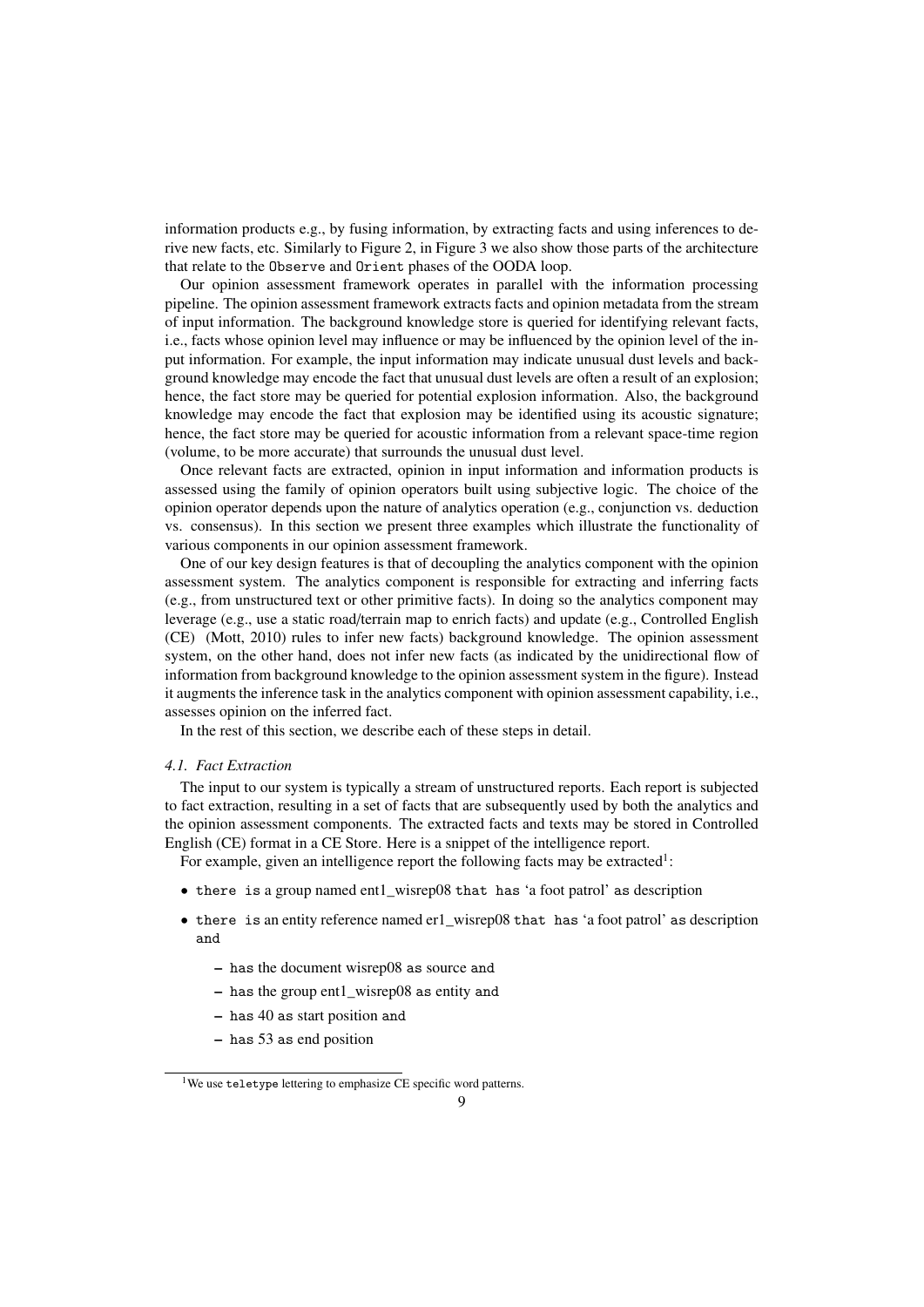```
WISREP
Report number:
                      WIS/AF/008
Report date:
                      14th February 2010
Event date and time:
                          Disabling a potential suicide bomber wearing a vest
Event location:
                      Khoshal Village, Nad-e Ali District
Target
The target appears to have been a foot patrol operating in KHOSHAL
village. The suicide bomber, a young man with an age<br>thought to be around 15-16 years, was wearing the vest and had been sent
from a terrorist stronghold to attack the foot patrol when a dicking network
had reported the patrol had entered the village market area. He was
riding a motorcycle which was also loaded with explosives disguised as
clothing.
    Device 1
```
Figure 4: A Snippet of an Unstructured Report

### *4.2. Metadata Extraction*

Beyond fact extraction, we also extract various metadata attributes from a report including, Creator, Keywords, Opinion, Subject, Title, Security Level, Company, Category, Document parts, etc. For example,

- Source = "Dr Dave Sloggett"
- has 'Opinion' as  $(0.7, 0.2, 0.1, 0.5)$
- Keywords  $=$  "IED, Pathfinder"
- Subject = "Daisy Chain Device"
- Title = "WISREP  $001$ "
- Security Level =  $0$
- msole: $codepage = 1252$
- Company = "someCompanyName"
- Category = "WISREP"
- Document Parts  $= [(0, "WISREF 001")]$

Metadata attributes thus generated are also asserted as facts, thereby, permitting a uniform representation for both data and metadata. For example, Document '20110228\_WIS-REP\_Report\_001\_ISAF'

- has the ms-word metadata '20110228\_WISREP\_-Report\_001\_ISAF.doc.meta.txt' as metadata and
- has 'ISAF' as filename security level and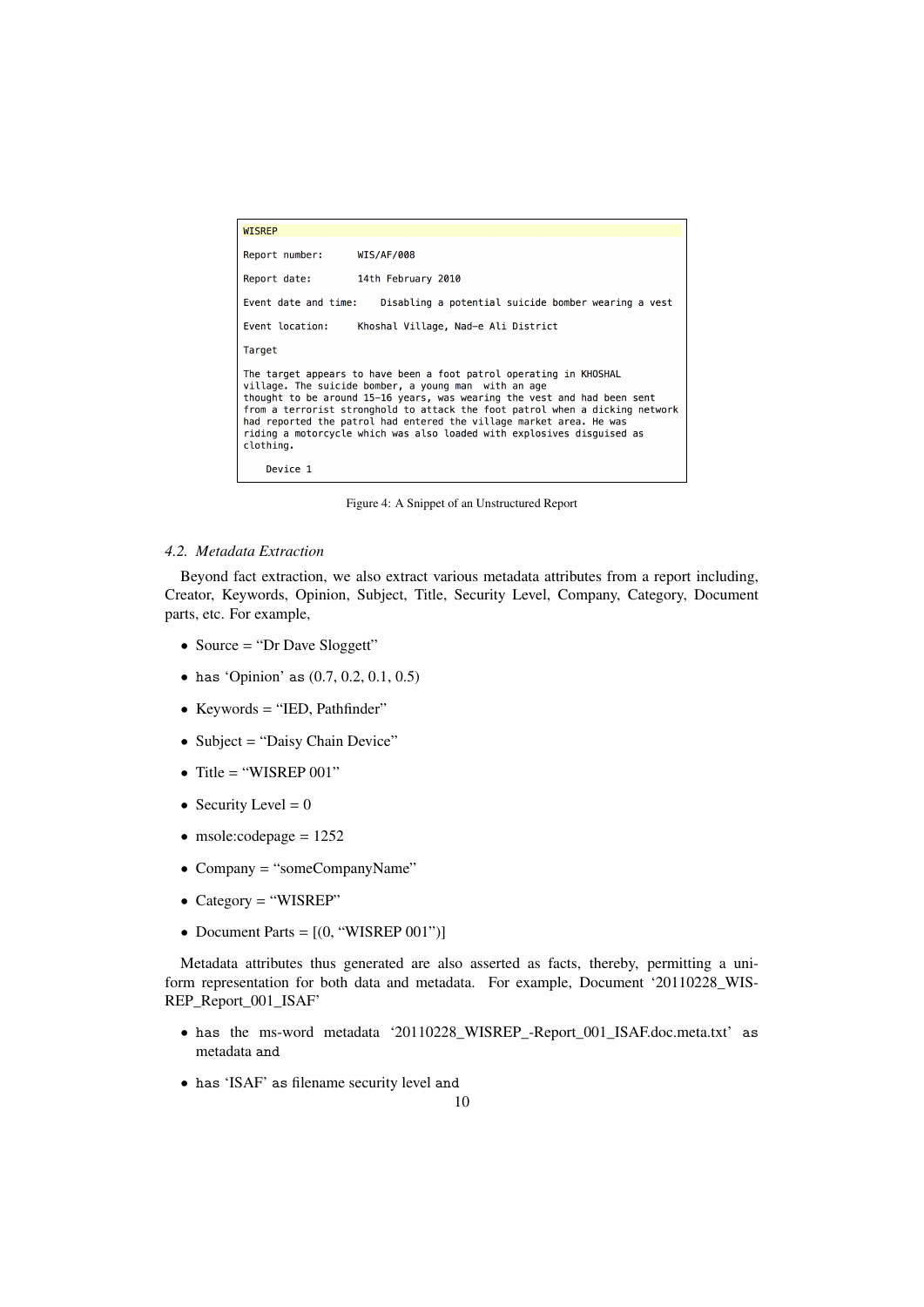- has '001' as filename subtitle and
- has 'WISREP' as filename report type and
- has '20110228' as filename date and
- has 'Report' as filename title and
- has '20110228\_WISREP\_Report\_001\_ISAF.doc.plain.txt' as plain filename and
- has 'Wed Jun 8 13:24:33 2011' as time processed and
- has 'PFIII document processor' as agent and

It is important to emphasize the following about the reports, facts, and opinions. Within the same report, there can be multiple facts written by multiple sources. When a fact is extracted from a report, the meta-data includes the source and opinion asserted by the source about this fact. Before asserting the opinion from the specific source into the knowledge base, we discount it with the trustworthiness of the source. If the opinion is not asserted by the source in the report, we take it as  $(1, 0, 0)$  by default and discounted based on opinion. For instance, if the trustworthiness of the source is  $(0.5, 0.1, 0.4)$ , the opinion about the fact is taken as  $(0.5, 0, 0.5)$ after discounting. Normally, the fact may appear in different reports. Therefore, there may be many opinions about the facts in our knowledge base. Some of these facts may be in conflict. For instance, we may derive opinions  $(0.8, 0, 0.2)$  and  $(0.1, 0.8, 0.1)$  for the same fact "there is a problem in the road". The first opinion indicates that the fact is probably true while other implies that the fact is not true. We will later describe how to handle these conflicting opinions about the same facts.

# *4.3. Opinion Query*

Each opinion is associated with a proposition, which may be a fact or meta-data. For example, the knowledge base stores the opinion  $(0.9, 0, 0.1)$  from USGS about the fact "seismic activity has happened at location *<sup>X</sup>* on 20*th* June 2014 at time 16:01" and the opinion (0.8, <sup>0</sup>, <sup>0</sup>.2) for the proposition "USGS is a reliable source for seismic data". In this section, given a specific fact extracted from a report, we describe how to identify relevant facts (and meta-data), and retrieve opinions related to these. In particular, we extract three types of relevant facts and retrieve associated opinions from the knowledge base:

- The facts that exhibit causal relationships with the input fact (e.g., dust level, acoustic sensor measurements with an IED explosion)
- The facts that exhibit spatio-temporal similarity (e.g., two explosion reports whose spacetime tags are relatively close to each other)
- The facts with matching meta-data attributes such as creator, keywords, etc.

After retrieving all the known opinions about the relevant facts and meta-data, we perform opinion analysis as described in the next section.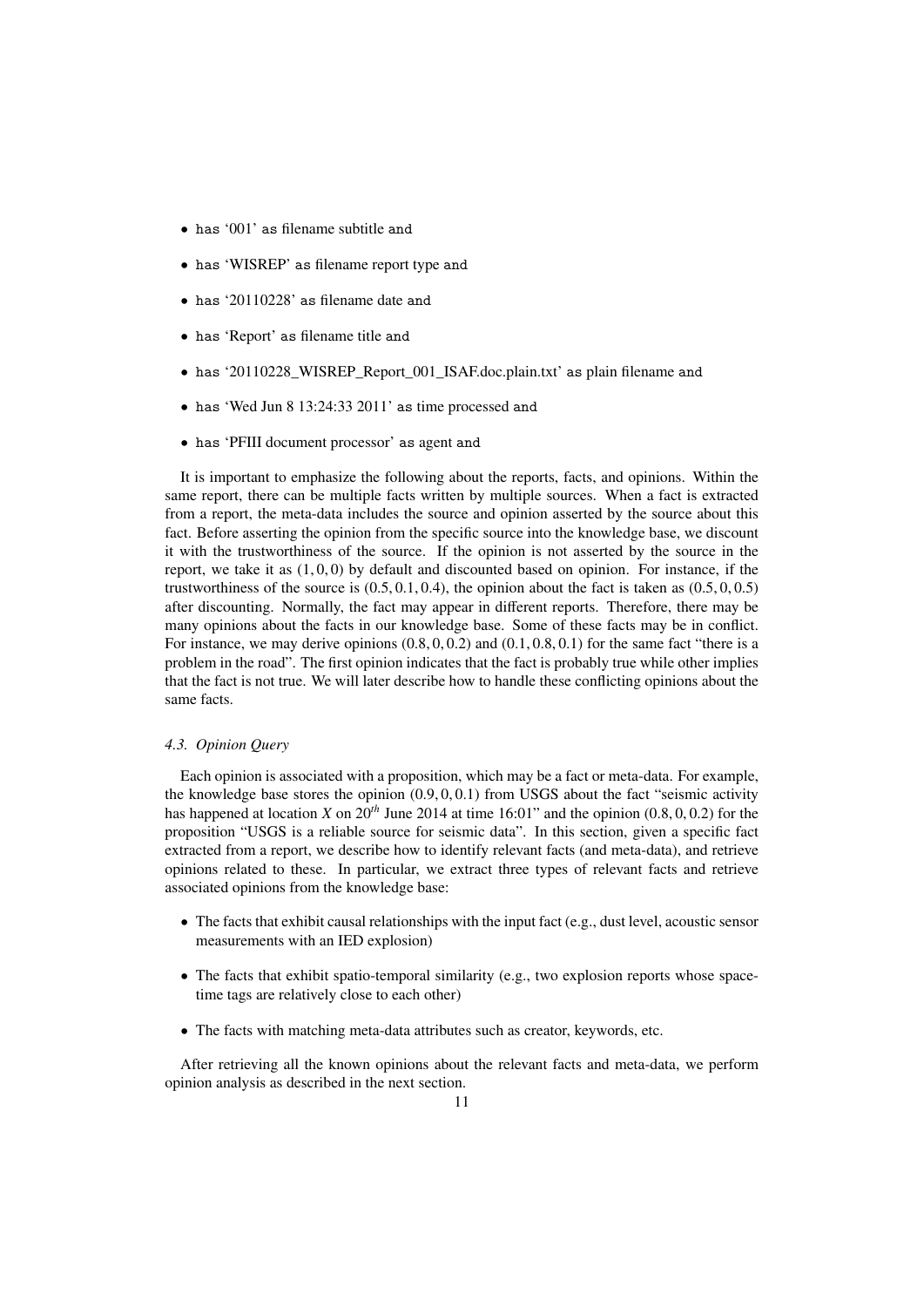# *4.4. Opinion Analytics*

The opinion analytics component is designed to operate in parallel with the main analytics component; one could view our opinion analytics component as being triggered by the main analytics component whenever new facts are inferred or updated by the analytics component. The trigger would include as references the input and output facts from the analytics component and the relevant background knowledge queried in the previous step (Opinion Query step). The opinion analytics component uses a subjective logic (SL) operator library for deducing new opinions from the existing opinions about known facts. In this section we describe three sample opinion analytics operations.

# *4.4.1. Forward Chaining (input opinions are known)*

Consider two known facts that are annotated with metadata such as source (e.g., coalition member) *C*, location *L* and time *T* and an opinion *tv*. Given two annotated facts  $(f_1, c_1, l_1,$  $t_1$ ,  $t_1$ ,  $t_2$  and  $(f_2, c_2, l_2, t_2, t_2)$ , the analytics operation may infer and generate a new opinion about another fact  $f_3$  using deduction as:  $f_1$  and  $f_2 \Rightarrow f_3$ . The goal of the opinion assessment system in this case is to infer the opinion in the fact  $f_3$ . In order to do this, the opinion analytics system would identify facts  $f_1$  and  $f_2$  and the inference rule used to generate fact  $f_3$ , namely, *f*<sub>1</sub> and *f*<sub>2</sub>  $\Rightarrow$  *f*<sub>3</sub>. In this example, the conjunction of the opinions about *f*<sub>1</sub> and *f*<sub>2</sub> are computed using the conjunction operator of SL, which is described in Definition 1. The resulting opinion is the opinion for the left hand side of the rule, i.e.,  $f_1$ AND $f_2$ . Based on the computed opinion and the deduction operator  $\circ$  mentioned in Section 3, we compute the opinion  $t v_3$  associated with the fact  $f_3$ .

**Definition 1.** Let  $w_x = (b_x, d_x, u_x)$  and  $w_y = (b_y, d_y, u_y)$  be opinions about two distinct proposi*tions x and y, respectively. Then the opinion about*  $x \wedge y$  *is computed using the conjunction operator as*  $w_{x \wedge y} = w_x \cdot w_y = (b_{x \wedge y}, d_{x \wedge y}, u_{x \wedge y})$  *where,* 

- 1.  $b_{x \wedge y} = b_x b_y$
- 2.  $d_{x \wedge y} = d_x + d_y d_x d_y$
- 3.  $u_{x \wedge y} = b_x u_y + b_y u_x + u_x u_y$

Deduction operator of SL allows us to associate uncertainty with rules that are used to infer new facts. In our example,  $f_1$  and  $f_2 \Rightarrow f_3$  may not be certain. That is,  $f_3$  may not always follow from  $f_1$  and  $f_2$ . Let shortly refer to  $f_1$  and  $f_2$  as  $\theta$ . The deduction operator uses two conditional opinions about the rule  $\theta \Rightarrow f_3$  while deducing opinions for  $f_3$ : i)  $w_{f_3|\theta}$  and ii)  $w_{f_3|\theta}$ .

The first conditional opinion  $w_{f_3|\theta}$  refers to the belief, disbelief, and uncertainty for the proposition that  $f_3$  follows from  $\theta$ . It is computed using the evidence derived from observations. Given  $\theta$  holds, if it is observed that  $f_3$  holds as well, this observation is counted as a positive evidence while computing  $w_{f_3|\theta}$ ; but if  $f_3$  does not hold, the observation is taken as a negative evidence. Let *r* and *s* refer to the number of positive and negative evidence derived from observations. Then, following (Jøsang and Grandison, 2003), the belief and disbelief in the opinion  $w_{f_3|\theta}$  are computed as  $r/(r + s + 2)$  and  $s/(r + s + 2)$ , respectively.

The second opinion  $w_{f_2|\neg\theta}$  refers to the belief, disbelief, and uncertainty for the proposition that  $f_3$  follows from  $\neg \theta$ . This opinion is also computed using the evidence derived from observations, as described above. If we set  $w_{f_3|\theta}$  as (0.8, 0, 0.2), this means that most of the time  $f_3$  follows from  $\theta$ , but sometimes this may not hold.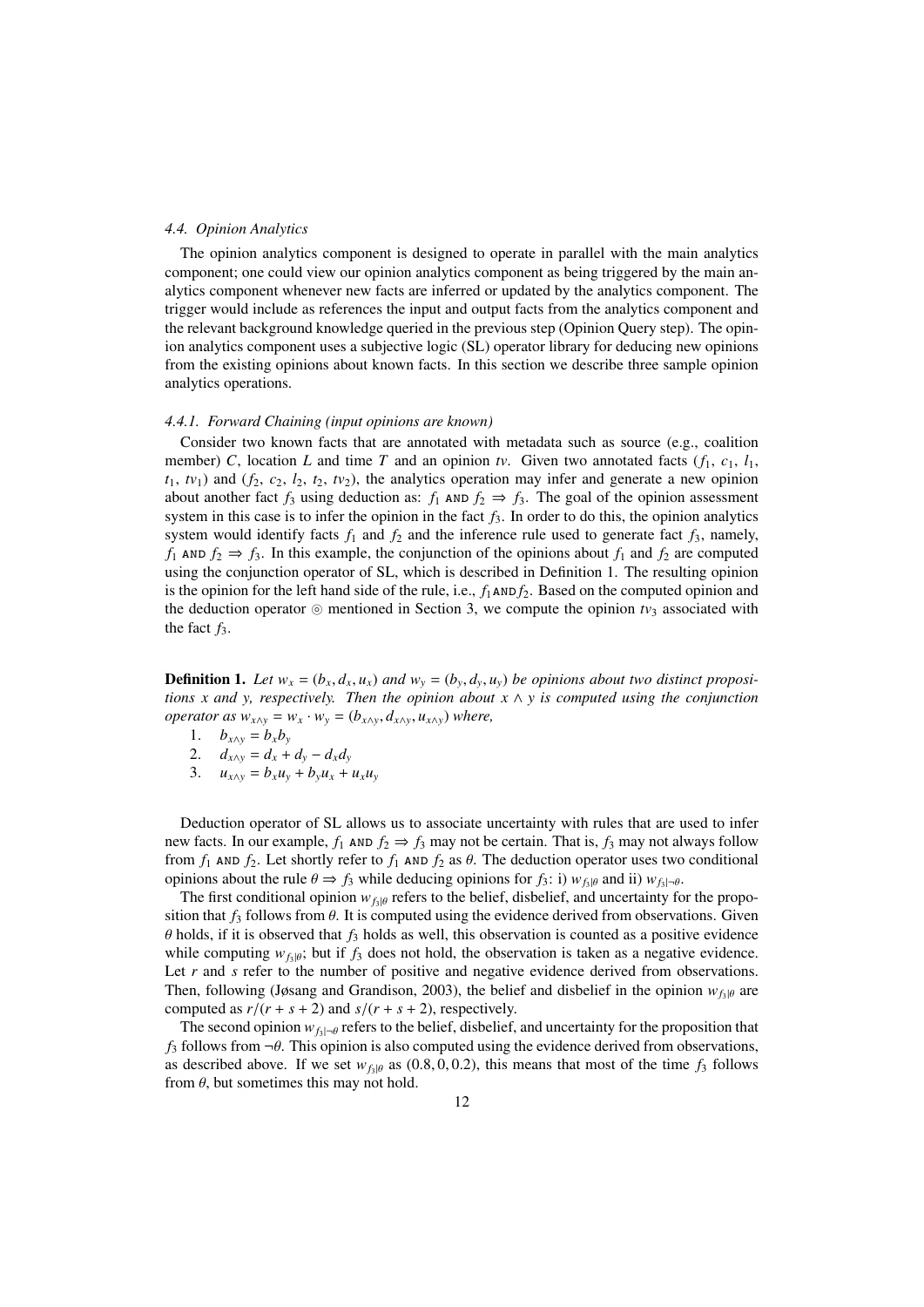While describing rules, we can use arbitrary propositional logic statements (AND, OR, and not ). Then, these rules can be used to infer a new fact, given a set of existing facts. For clarity, we have only shown conjunction operator in this paper, other SL operators can be found elsewhere.

#### *4.4.2. Backward Chaining (input opinions are unknown)*

We can also infer new opinions about facts using backward chaining, i.e., through abductive reasoning. For instance, let us assume that we have a SL rule indicating that an explosion may lead to high level of dust. When we have a report asserting some opinions about high level of dust, we can use abductive reasoning or backward chaining to infer there might be an explosion resulting in the dust.

More formally, let us assume that *f*<sup>1</sup> and *f*<sup>2</sup> refer to facts representing *unusual dust level* and *explosion* at location *l* and time *t*, respectively. In our knowledge base, we may have a SL rule relating these facts, i.e.,  $f_2 \rightarrow f_1$  with conditional opinions  $w_{f_1|f_2}$  and  $w_{f_1|\neg f_2}$ . The conditional opinions can be considered similar to conditional probabilities in a Bayesian network, e.g., Pr(dust|explosion) and Pr(dust|¬explosion). Given an opinion *w*<sup>1</sup> retrieved from a specific source about  $f_1$ , we can infer another opinion  $w_2$  using abduction operator  $\bar{\otimes}$  of SL (Josang, 2008).

#### *4.4.3. Spatio-temporal Relevance and Reasoning with Location*

Consider two facts  $f_1$  and  $f_2$  that assert the same statement (e.g., an explosion occurred) but with a small mismatch in its metadata. For instance, the location metadata  $l_1$  associated with fact  $f_1$  is slightly different to  $l_2$  that is associated with fact  $f_2$ . Since the facts essentially agree with each other, the goal of opinion assessment is two-fold: (*i*) combining opinions in both the facts (because we now have collaborating evidence) and reduce uncertainty, and (*ii*) assuming that the location  $l_1$  is not same as  $l_2$ , refine the location metadata associated with the facts. For sufficiently small deviations, we may simplify and assume that  $l_1 = l_2$  in which case we can apply the SL consensus operator for fusing the opinions  $tv_1$  and  $tv_2$  to compute  $tv_3$ . However, in general, when  $l_1 \neq l_2$ , traditional SL cannot be used directly. The authors are exploring spatialaware extensions of SL (coined saSL) to address cases like this, with the objective to compute a new location  $l_3$  where the fact (e.g., explosion) could have occurred with high belief. Early results from this work and its application to a localization scenario for cognitive radio networks can be found in (Chakraborty et al., 2012).

Location information in a report can be in the form of latitude and longitude values. In this case, the comparisons of locations in terms of proximity can be done using a set of geographical calculations. On the other hand, it may be more likely to have address information (e.g., street name, area, city etc.) in reports to indicate a specific location. Therefore, in order to identify proximity or spatio-temporal relevance between locations, we may need to do some reasoning. For this purpose, we can use an ontology that determines the relationships between different locations. The linked geographical data<sup>2</sup> can be used to determine if an area is within or close to another area. Once we determine the relevance between locations appearing in different facts, we can determine if the opinions about these facts are supporting one another or not.

Let us describe this using the following example. We consider that a sniper has killed someone in an area. There are two reports about the sniper's location. The first report is from local

<sup>2</sup>http://linkedgeodata.org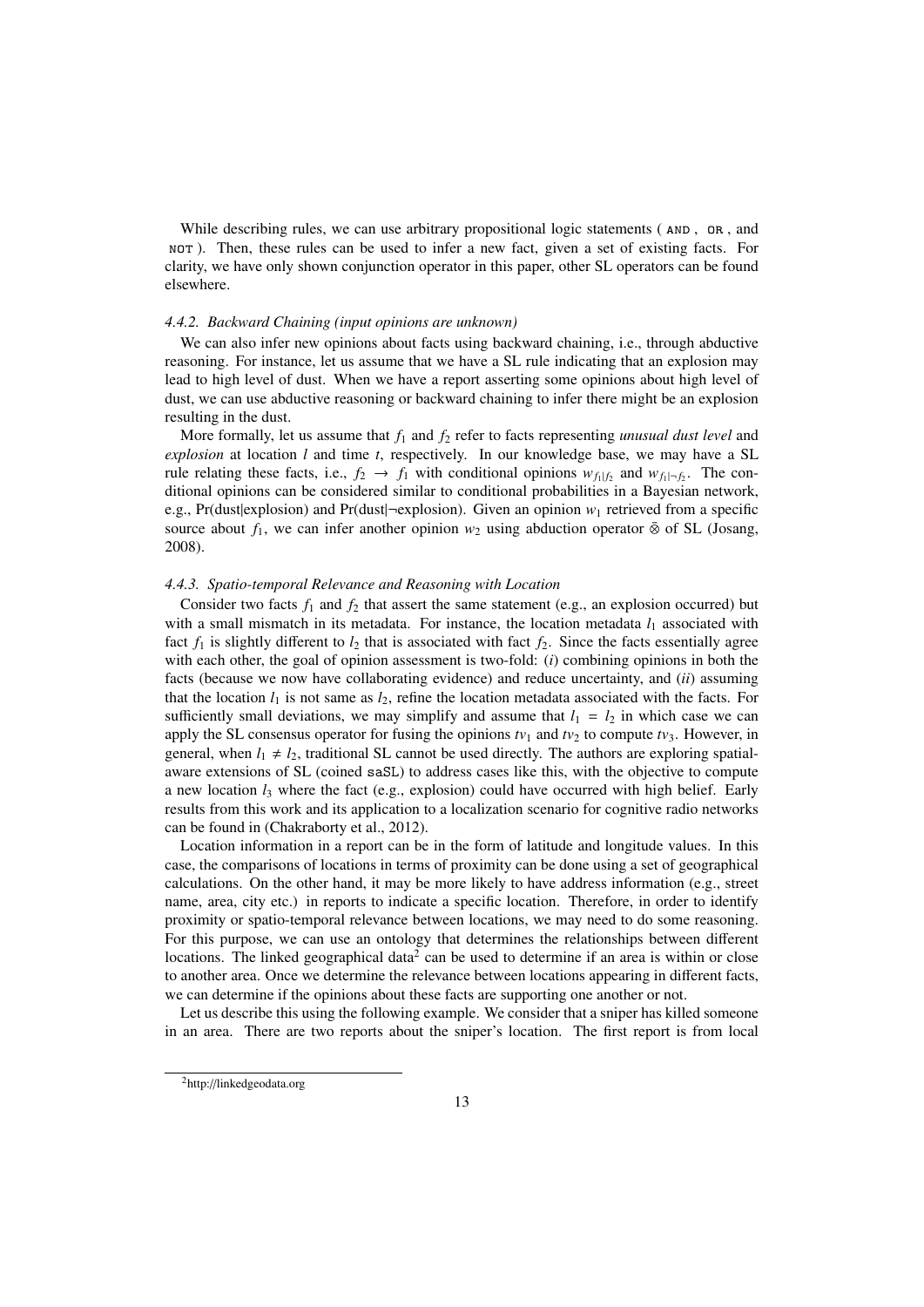police and indicates with high belief that "the sniper shot from a building *x* on street *y*". The second report is from a military force conducting operations in the region. The military force also knows that the sniper shot from the building *x*. However, it does not want to reveal the positions and density of its sensors on the region. Hence, it shares a report after obfuscating (e.g., generalising) the location information. For instance, if the street *y* is in the area *z*, it reports that "the sniper shot from a building in area *z*", being sure that this information does not reveal that it has sensors around the building *x*. When these two reports are received by the system, the locations indicated within the reports are analysed and the relevance between these facts and opinions are determined. That is, the system can figure out that the building *x* locates in the area *z*, therefore, the opinions appearing within these reports support each other. Using deduction (forward chaining), we can infer from the first report that the sniper was in the area *z*, which supports the second report. Similarly, through abduction (backward chaining), the second report supports the first report. That is, if the sniper was at a building on the area  $z$ , it is possible that this building is the building *x*.

# 5. Fusing of Assessed Opinions

There are different ways of getting various opinions about the same fact. We can get opinions direct from one or more information sources and discount them based on the trustworthiness of their sources or infer opinions through some sort of reasoning mechanism such as deduction (i.e., forward chaining) or abduction (i.e., backward chaining). Therefore, we may expect more than one opinion about the same facts. At this point, we may fuse these opinions using cumulative fusion operator of SL as described in Definition 1 or some other fusion method. On the other hand, some of these opinions may be in conflict. The conflicting opinions may significantly reduce the quality of the fused opinion, especially in the environments with malicious adversaries. In this work, we advocate that conflicts between opinions should be resolved before fusing. In this section, we detail our approach and justify it using a set of simulations.

# *5.1. Conflicts between Opinions*

When we have two or more opinions about the same fact, these opinions may conflict. Let us assume that we have two information sources that provide opinions some how related to the fact *f*<sup>1</sup> "The road *R* is bombed". These sources are Peter and Jane, whose levels of opinion are 0.8 and 0.75, respectively. Peter reports that the fact  $f_2$  "the road is safe" with opinion  $(1, 0, 0)$ ; this opinion is discounted as  $(0.8, 0, 0.2)$  based on his trustworthiness. Given that we have a certain rule  $hasExplosion(x) \rightarrow \neg safe(x)$ , we infer, lets say, the opinion (0, 0.8, 0.2) for *f*<sup>1</sup> using abduction based on Peter's report. On the other hand, Jane reports an explosion on the road with opinion  $(0.9, 0, 0.1)$ ; this opinion is discounted as  $(0.675, 0, 0.325)$  based on her trustworthiness. Therefore, we have two opinions for  $f_1$ :  $(0, 0.8, 0.2)$  and  $(0.675, 0, 0.325)$ . It is easy to conclude that these opinions are in conflict. The first opinion indicates that most likely there is no explosion on the road while the other implies that there is a significant possibility of explosion.

The conflict indicates that *at least* one of these opinions is misleading. To resolve this conflict, these opinions may be discounted (possibly at different rates), hence the uncertainty within them is increased enough to resolve the conflict. For instance, discounting the first opinion  $(0, 0.8, 0.2)$ with 0.0 makes it  $(0, 0, 1)$ , which absolutely does not conflict with  $(0.675, 0, 0.325)$  or any other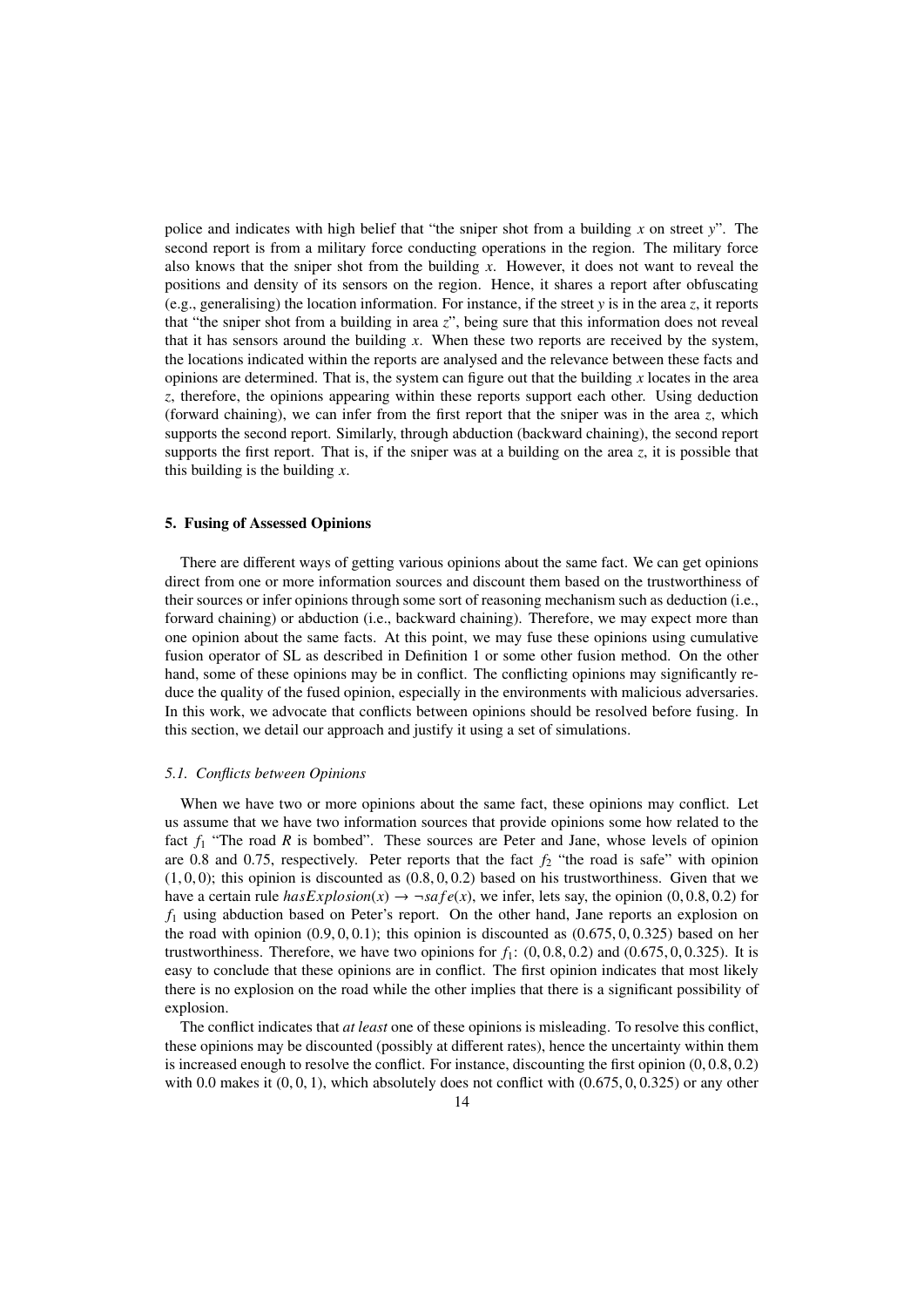opinion, since it does not contain any belief or disbelief, but only uncertainty. Similarly, discounting both of these opinions with 0.5 leads to opinions  $(0, 0.4, 0.6)$  and  $(0.335, 0, 0.665)$ , which are quite uncertain and do not conflict.

In this paper, we argue that conflicts between opinions may serve as evidence for the necessity to increase uncertainty within them. Although there can be more than one way to define conflicts between subjective opinions, in this paper, we introduce Definition 2 where conflicts are defined based on the satisfiability of *beliefs* and *disbeliefs* within opinions. In the rest of this paper, we represent opinions using only belief and disbelief when a coincide notation is required; that is, we use  $(b, d)$  instead of  $(b, d, u)$  since  $u = 1 - b - d$ .

**Definition 2.** Let  $O = \{w^0, w^1, \ldots, w^n\}$  be opinions about the same proposition, where each opinion  $w^i = (b^i, d^i, u^i)$ . These opinions are consistent if it is possible to have a valid opinion *opinion*  $w^i = (b^i, d^i, u^i)$ . These opinions are consistent if it is possible to have a valid opinion<br>that can satisfy all of these opinions. An opinion  $w^* = (b^* d^* u^*)$  can satisfy the opinion  $w^i \in \Omega$ *that can satisfy all of these opinions. An opinion*  $w^* = (b^*, d^*, u^*)$  *can satisfy the opinion*  $w^i \in O$ *<br>iff*  $b^i < b^*$  *and*  $d^i < d^*$ *. Although there can be infinitely many such*  $w^*$ *, the one with the highest* iff *b <sup>i</sup>* ≤ *b* <sup>∗</sup> *and d<sup>i</sup>* ≤ *d* ∗ *. Although there can be infinitely many such w*<sup>∗</sup> *, the one with the highest uncertainty (i.e., one with the highest u*<sup>∗</sup> *) would be*

 $(max(b^0, b^1, \ldots, b^n), max(d^0, d^1, \ldots, d^n)).$ 

*Therefore, there cannot be any opinion that can satisfy all opinions in O if and only if*

 $max(b^0, b^1, \ldots, b^n) + max(d^0, d^1, \ldots, d^n) > 1.$ 

*That is, O is inconsistent* iff  $\exists w^i, w^j \in O \text{ s.t. } b^i + d^j > 1$ .

The intuition behind the definition of conflicts between opinions is as follows. Let the ground truth about a proposition x be represented as an opinion  $w_x^T = (b_x^T, d_x^T)$ . Also, let  $w_x^i = (b_x^i, d_x^i, u_x^i)$ <br>be an arbitrary opinion about x. If  $w^i$  has a higher helief than  $w^T$  does (i.e.  $b^T < b^i$ ), then be an arbitrary opinion about *x*. If  $w_x^i$  has a higher *belief* than  $w_x^{\tau}$  does (i.e.,  $b_x^{\tau} < b_x^{\tau}$ ), then  $w_y^i$  is misleading. Similarly if  $w^i$  has a higher *dishelief* than  $w^{\tau}$  does (i.e.,  $d^{\tau} < d^{\tau}$ )  $w_x^i$  is misleading. Similarly, if  $w_x^i$  has a higher *disbelief* than  $w_x^{\tau}$  does (i.e.,  $d_x^{\tau} < d_x^i$ ), then  $w_x^i$  is misleading the misleading depends on how much extra belief and disbelief it is misleading. How much  $w_x^i$  is misleading depends on how much extra belief and disbelief it imposes. On the other hand, if  $b_x^i < b_x^{\tau}$  and  $d_x^i < d_x^{\tau}$ , then  $w_x^i$  is not misleading, because it does not<br>impose any extra belief or disbelief but only extra uncertainty that conflicts with neither the *heliet* impose any extra belief or disbelief, but only extra uncertainty that conflicts with neither the *belief* nor the *disbelief* within the ground truth  $w_x^{\tau}$ . In reality, we do not have the ground truth about *x*. Therefore, we cannot say whether  $w_x^i$  is misleading or not. However, if we have another opinion  $w_x^j = (b_x^j, d_x^j, u_x^j)$ , we can reason about if it is possible to have a ground truth for which neither  $w_x^i$ <br>por  $w_y^j$  is mislaggling. Such a ground truth oxists if and only if  $max(b_x^j, b_y^j) + max(d_y^j, d_y^j) \ge 1$ . If nor  $w_x^j$  is misleading. Such a ground truth exists if and only if  $max(b_x^j, b_x^j) + max(d_x^j, d_x^j) \le 1$ . If such a ground truth cannot exist, we say  $w_x^i$  and  $w_x^i$  are in conflict, i.e., at least one of them must be misleading at some degree.

# *5.2. Resolving Conflicts*

Before fusing opinions regarding a specific fact, for example using cumulative fusion operator in Definition 1, the conflicts between opinions should be resolved. Once we determine conflicting opinions, several approaches can be used for this purpose. In this section, we introduce three conflict resolution approaches and demonstrate their performance in terms success of the fusion operation. In these approaches, discounting operator is used to resolve conflicts between opinions by increasing uncertainty in some of these opinions. Let us have two conflicting opinions *w<sup>i</sup>* and  $w_j$  from information sources *i* and *j* with opinion values  $t_i$  and  $t_j$ , respectively. These opinions are discounted by coefficients  $0 \le x_i, x_j \le 1$  based on information like  $t_i$  and  $t_j$ .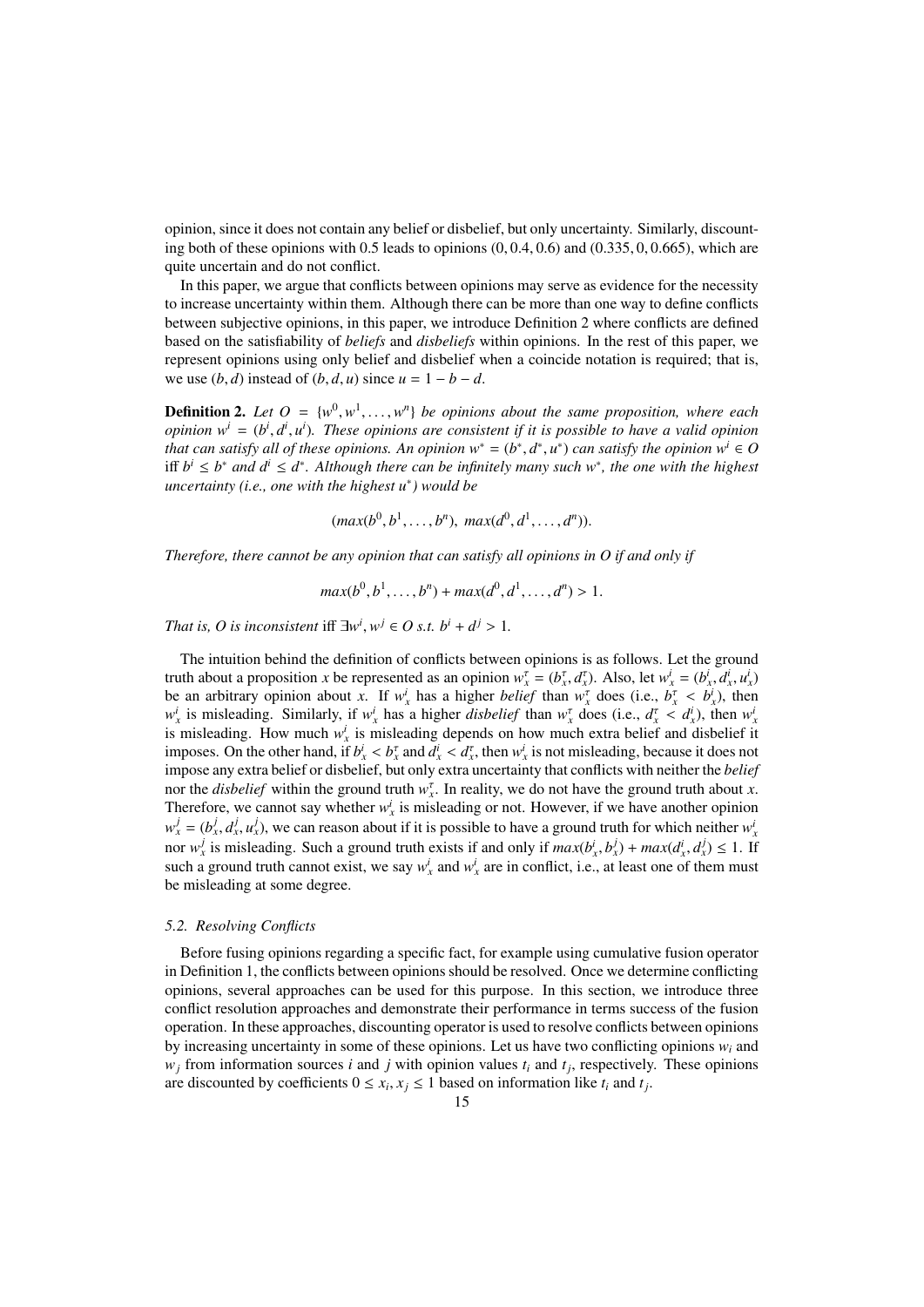- 1. Trust-based deleting: If two opinions  $w_i$  and  $w_j$  are in conflict, the opinion from the less trustworthy source is deleted, and if both sources are equally trustworthy both opinions are deleted. Thus, if the trust we have in the source of opinion  $w_i$  is greater than that of the source of  $w_i$  ( $t_i > t_j$ ) then  $x_i = 1$  and  $x_j = 0$ , and when  $t_1 = t_2$ , we assign  $x_1 = x_2 = 0$ .
- 2. Trust-based discounting: If two opinions  $w_i$  and  $w_j$  are in conflict, they are discounted in proportion to the trustworthiness of their sources. That is, the more trust worthy opinion is discounted relatively less. Let us define a conflict over  $w_i = (b_i, d_i, u_i)$  and  $w_j = (b_j, d_j, u_j)$ <br>as  $b_i + d_j > 1$ . Then, the additional discounting factors for  $w_i$  and  $w_j$  are computed as as  $b_i + d_j > 1$ . Then, the additional discounting factors for  $w_i$  and  $w_j$  are computed as  $t_i/(b_it_i + d_jt_j)$  and  $t_j/(b_it_i + d_jt_j)$ , respectively.
- 3. Evidence-based discounting: The previous two conflict resolution methods uses discounting based on trust to resolve conflicts. Trustworthiness of information sources are computed based on past experience, i.e., evidence. Evidence relates to how reliable or unreliable a source was in the past. The evidence-based discounting uses TRIBE (Sensoy et al., 2013) approach for conflict resolution and depends on evidence analysis instead of trust values. As described before, each opinion in the proposed system is already discounted by the trustworthiness of its source. Discounting an opinion further to resolve a conflict implies making its trustworthiness less than the trustworthiness of its source. For instance, let us assume that our trust for Jack and Jane as information sources are 0.8 and 0.9, respectively; and they give opinions  $(1, 0, 0)$  and  $(0, 1, 0)$  for the fact "the road is not safe", respectively. After discounting based on the trustworthiness of their sources we have opinions: (0.8, <sup>0</sup>, <sup>0</sup>.2) and (0, <sup>0</sup>.9, <sup>0</sup>.1). These opinions are still in conflict. To resolve the conflict, we need to discount them further. For instance, we can discount both of these opinions with 0.5 and have two non-conflicting opinions:  $(0.4, 0, 0.6)$  and  $(0, 0.45, 0.55)$ . Hence, the trustworthiness of the first opinion becomes  $0.5 \times 0.8 = 0.4$  and that of the second becomes 0.45. Let us assume that the trust in the source of the first opinion is computed as  $(r+1)/(r+s+2) = 0.8$  based on Equation 1 where  $r = 8$ ,  $s = 0$ . We can trivially calculate that 11 extra negative evidence, i.e., speculative evidence, should be added to *<sup>s</sup>* to decrease the trust from 0.8 to 0.4, i.e.,  $(8 + 1)/(8 + 11 + 2) = 0.4$ . TRIBE aims at optimising the total amount of speculative evidence necessary to resolve all conflicts by finding the best discounting factors. Therefore, it considers not only the trust values, but also the evidence used to calculate them.

We evaluated the performance of the listed conflict resolution approaches in cumulative fusion through a set of simulations. In these simulations, there are two types of information sources that provides opinions about fact: honest and malicious sources. At each time step, a fact is randomly selected and a ground truth is generated for the fact. Our fusion model collects opinions provided by various information sources and fuse these opinions by i) detecting conflicts, ii) resolving conflicts, and iii) applying the cumulative fusion operator to generate a single fused opinion. The success of the fusion operation is measured using absolute error. Let  $(b, d, u)$  be the ground truth and  $(b', d', u')$  be the fused opinion, then the *absolute error* is computed as  $err_{B(a)} = abs(\delta_b) + abs(\delta_d)$ , where  $\delta_b = b' - b$  and  $\delta_d = d' - d$ .<br>The honest sources provide opinions close to ground truth:

The honest sources provide opinions close to ground truth; they add small amount of Gaussian noise with *<sup>N</sup>*(0, <sup>0</sup>.01) to belief and disbelief within the ground truth. The malicious sources behave like honest sources for a while until they build up some trust (above 0.7) and then they start to provide misleading opinions. The misleading opinions are generating by switching the belief and disbelieve within genuine opinions, which are close to the ground truth. In order to increase the uncertainty in the behaviour of sources, we also let honest sources provide misleading opinions with a probability of 0.1. During simulations there are 10 information sources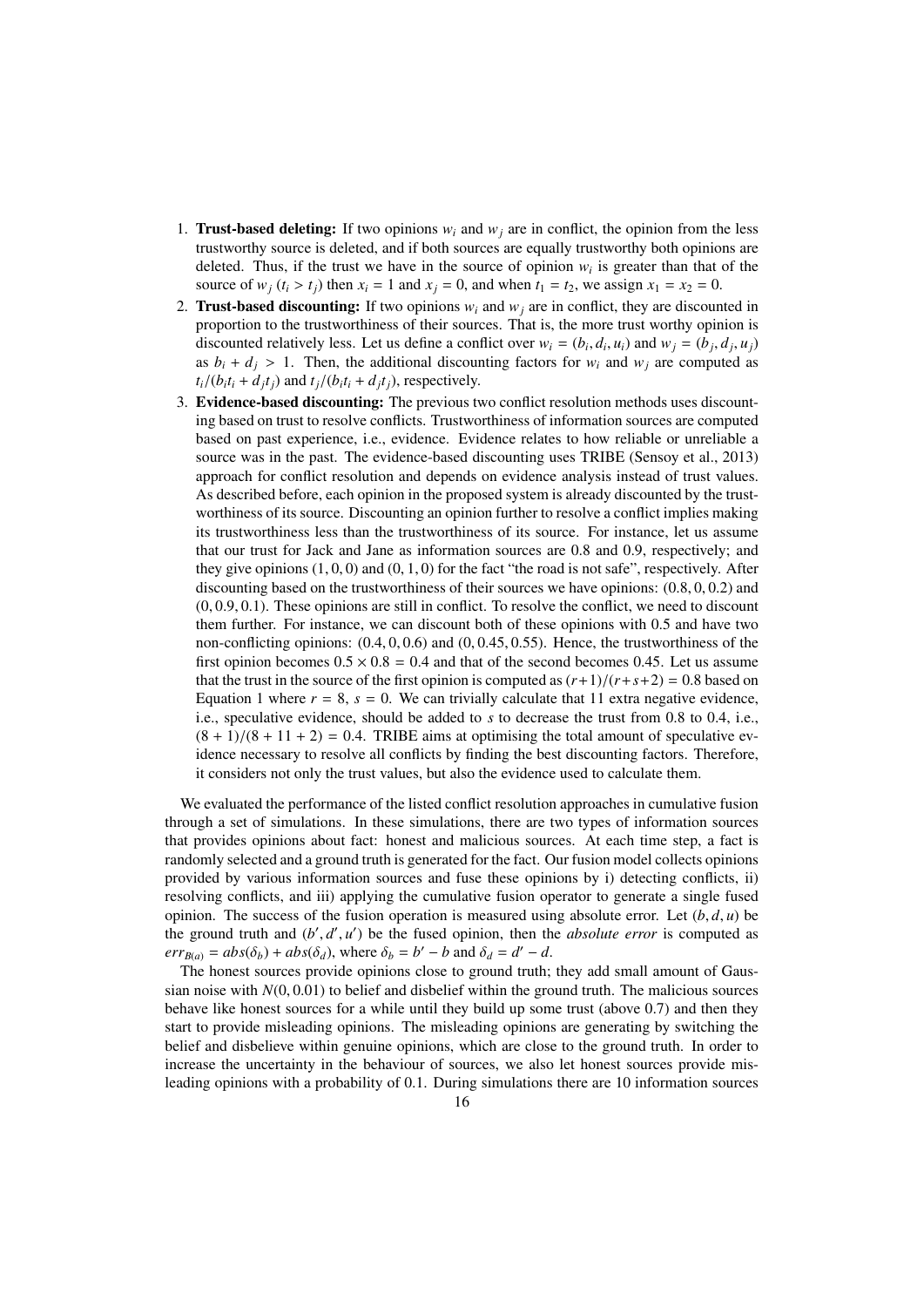

Figure 5: Error of cumulative fusion operator in the face of liars for varying *Rliar*

and we have run the simulations for different ratio of liars. For each ratio of liars, we repeat our experiments 10 times and we demonstrate the mean absolute error for our experiments in Figure 5. In the figure, *Naive Deleting* method is a baseline method in our evaluations. This method simply deletes all of the conflicting opinions before fusion. Our results indicate that trust-based discounting and evidence-based discounting have similar performance for low ratio of liars. However, considering only trust is not enough for higher ratios of liars. Trust-based deleting and naive deleting approaches do not perform good. They lead to highly erroneous fused opinions. Evidence-based discounting is by far the best conflict resolution approach. It allows misleading opinions to be discounted before the cumulative fusion takes place. Therefore, we suggest to use evidence-based discounting in the proposed system.

#### 6. Experimental Evaluation

The SL-based opinion assessment process has been implemented on the *Information Fabric* (or *Fabric*) that serves as the underlying platform for executing the opinion assessment workflows. The opinion assessment operations appear as a service that is accessible over the Fabric. Specifically, packaged as a Java library, the SL-based operators are invoked as needed by the opinion assessment service.

The SL-based opinion assessment has also been implemented using Controlled English as the inference engine. opinion assessment framework appears as a plugin in the Controlled English Store. On execution of the inference engine, the opinion assessment plugin will be invoked and will perform the assessment. Subjectiove logic operator has been used to represent the rules with opinions hence associating rules with some uncertainty. This complies to real life scenario and hence a good experimentation of the assessment.

All our experiments were performed on the SYNCOIN dataset (Graham et al., 2011). We used the CE Store to a priori extract facts from the dataset. These facts are then streamed over the Fabric to an in-memory database wherein facts are annotated with opinion metadata.

#### *6.1. Performance*

Table 6 summarizes the performance overhead added by our opinion assessment approach. We compared the latency and throughput of a nop (no operation) Fabric service with that of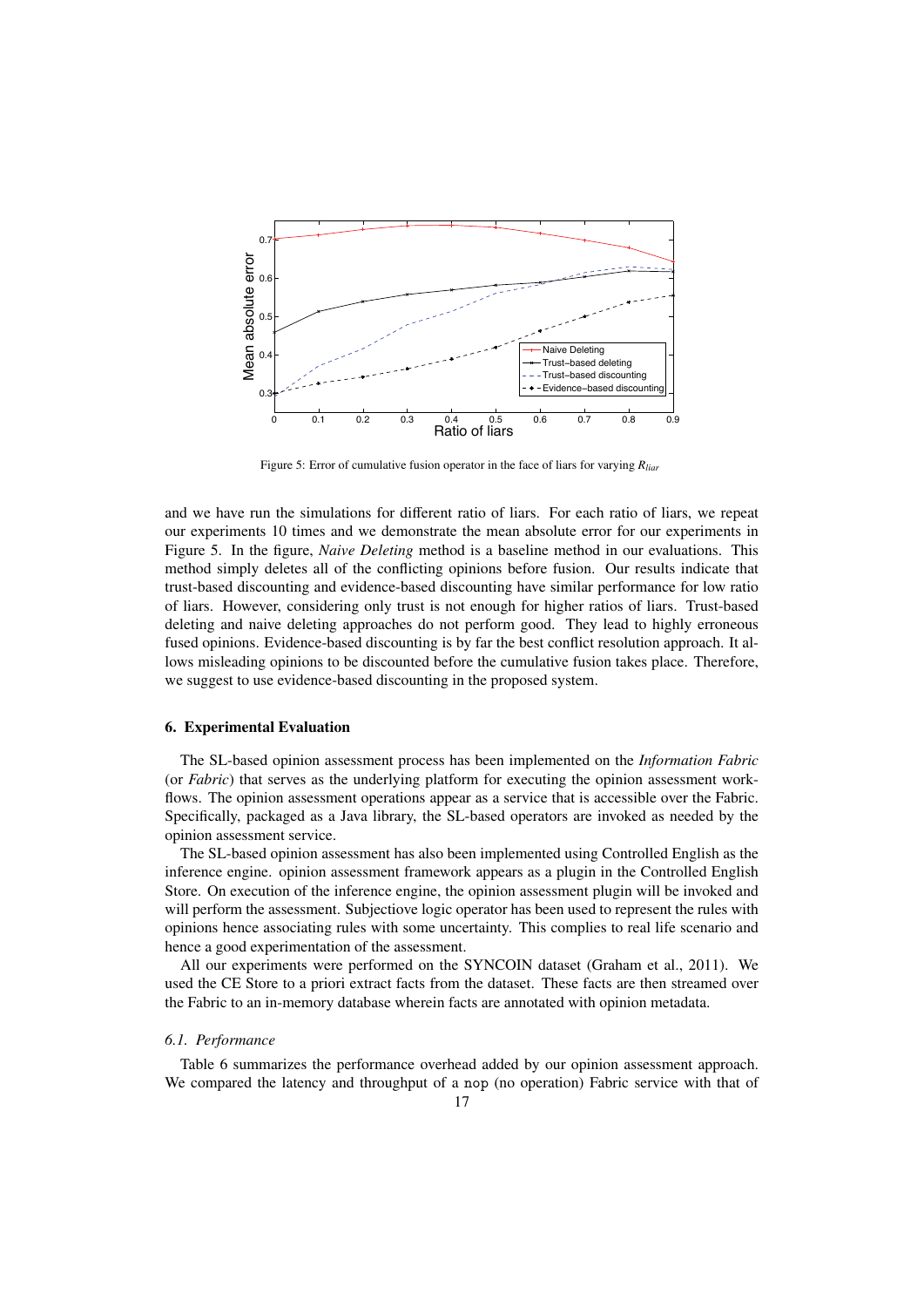

| Metric               | Mean                    | Std dev                |
|----------------------|-------------------------|------------------------|
| Throughput (per sec) | $33.6 / 33.5 / 2.98\%$  | 2.4/2.8/16.67%         |
| Latency (ms)         | $32.2 / 36.4 / 13.04\%$ | $12.1 / 13.2 / 9.09\%$ |

Figure 9: Performance Overhead *<sup>x</sup>*/*y*/*<sup>z</sup>* where *<sup>x</sup>* denotes the performance of a nop Fabric service, *<sup>y</sup>* denotes the performance of our opinion service and *z* shows the relative overhead (i.e., percentage decrease in throughput and percentage increase in latency)

our Fabric opinion service by streaming events through them at high speed. The nop Fabric service takes a stream of events as input and returns an identical stream of events as output. Thus, execution of nop reflects the cost of an event entering and exiting the Information Fabric platform without any processing within the Fabric platform. The trust service takes a stream of events as input and returns a opinion annotated stream of events as output. We have repeated the experiment by calling each of the SL operators shown in Table 1. The variation in latency and throughput across these SL operators were hardly noticeable. All our experiments were repeated seven times. The experiments were repeated until we attained reasonable variance and 5-7 runs reduced the variance.

Our initial results indicate that including a trust service does not significantly alter the throughput of the Fabric platform. In general, we expect the information analytics operator is likely to be at least as complex (if not more) than the opinion assessment operator; hence, the relative loss in throughput is expected to be reasonably small (roughly 3%). With regard to latency, the trust service adds a relatively larger overhead (13%). This is because in our current implementation, the opinion assessment operator does not run concurrently with the analytics operator; we require the analytics operation to be complete and the output information product be available before the opinion assessment operation can infer the opinion metadata on the information product. For future implementations, we anticipate that once the choice of the analytics operation is determined, e.g., which CE rule will be applied, we could concurrently issue a request to the opinion service without waiting for the analytics operation to complete. Hence, in this case, we expect that the latency overhead due to the trust service would decrease.

#### *6.2. Accuracy*

Next, we compare the accuracy of the assessed opinion using our online opinion assessment system versus an offline approach. The offline approach waits for all reports to be received before assessing opinion in various facts. In contrast, our online approach operates on a stream of incoming reports with the goal of ascertaining opinion in various facts as information arrives. Assuming that opinion levels in reports do not change with time, the opinion assessed by the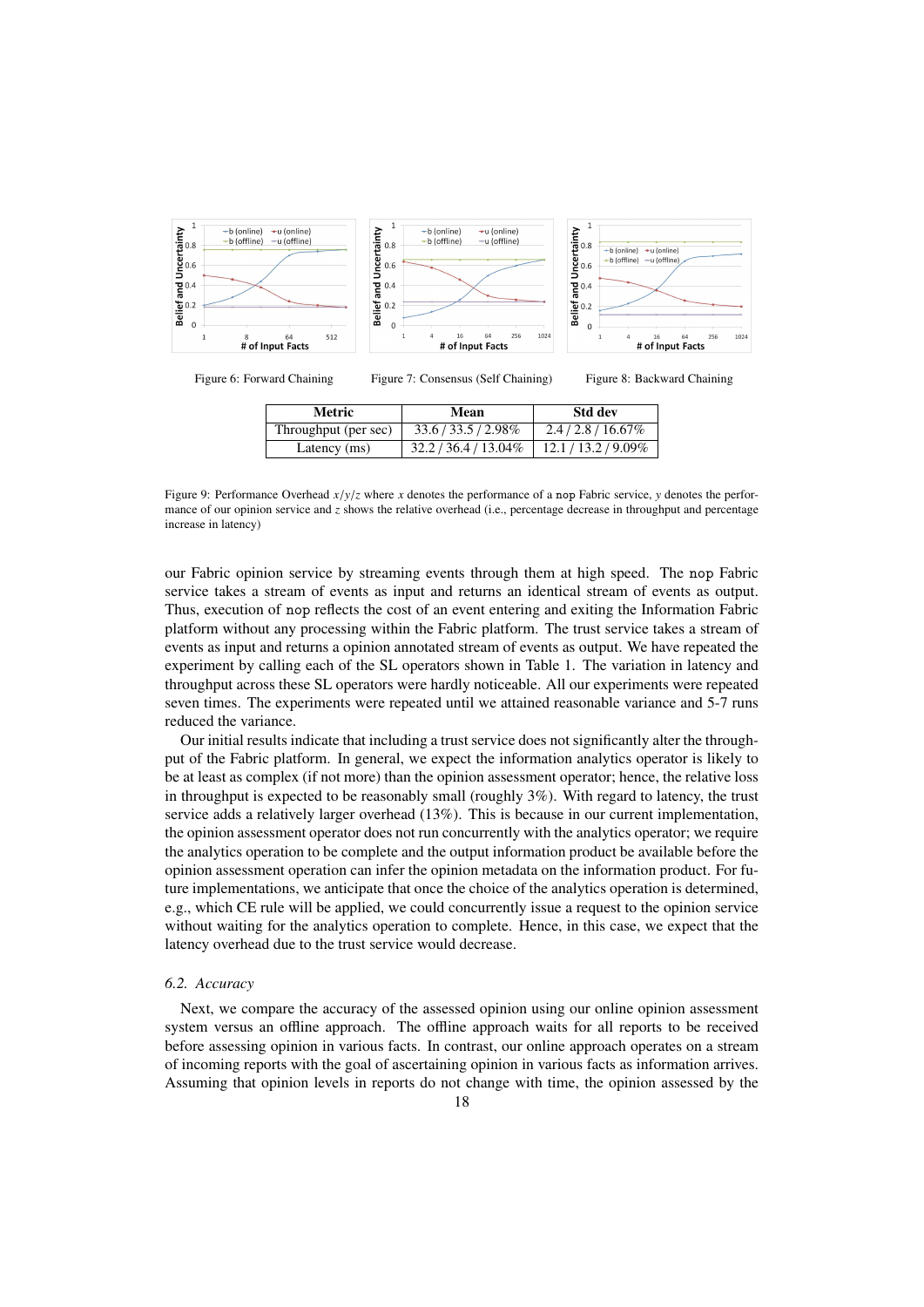offline approach can serve as a benchmark, representing a ceiling for the opinion levels that can be ascertained as the entire body of information is available at decision time. Against this benchmark, we can assess how our online approach fares. The online approach operates on a compact set of facts where the incoming reports are discarded immediately after fact extraction and opinion assessment. We will refer to the difference between the opinion levels attained by the offline and online approaches as the *accuracy* in the opinion assessment.

Figures 6, 7 and 8 compare the accuracy for different classes of opinion analytics operators. Note that the forward chaining operators (such as the SL AND and  $OR$  operators) and the SL consensus operator are associative and commutative and, hence, the order in which these operators are applied does not change the outcome. As a result, the online opinion assessment approach will eventually converge to the value attained by the offline approach when these operators are used; this behavior is seen in Figures 6 and 7. On the other hand, backward chaining operators (such as the SL deduction and abduction operators) are neither commutative nor associative and, hence, the order of their application does matter. In the backward chaining case, see figure 8, the online opinion assessment system exhibits inaccuracies by assessing opinion at levels that remain "distant" to those attained by the offline approach.

The inaccuracy notwithstanding, the online approach allows for fast-paced evaluation of opinion as information arrives. In the particular example, without the computer processing time, there is practically zero delay from the moment the information arrives until a new opinion level can be assessed. When opinion level reach satisfactory levels and remain at such levels for a sufficient period of time, decisions could be made and actions taken at earlier times, resulting in fast-paced execution of the pertinent OODA loop as well. Clearly, though, the level in opinion accuracy attained and the responsiveness with which it is attained presents a design and system management trade-off parameter. To this end, in future work, we will explore operational implications of alternative designs where, for example, we trade-off delay to accuracy by operating in a near-streaming manner. In the latter case, the system could operate over time frames assessing opinion based on reports arriving over a single frame in an offline fashion, but assessing opinion over successive windows in an online fashion.

#### 7. Related Work

There has been research in areas of trust based data management. Patwardhan *et al.* propose a trust-based data management framework for enabling individual devices to harness the potential power of distributed computation, storage, and sensory resources available in pervasive computing environments (Patwardhan et al., 2005). They take a holistic approach that considers trust, security, and privacy issues of data management in these environments.

Lim *et al.* has explored data stream management and exploited the notion of confidence policy while taking into account trustworthiness of data items in data management and query processing. They propose a provenance-based framework that enforces confidence policies in the evolution of continuous queries over streaming data. Based on the notion of physical and logical networks, they introduce the notions of the physical and logical provenances for data items, respectively. The authors also introduce a cyclic framework of computing actual trust scores of data items and network nodes based on the value and provenance similarities embedded in data items.

Unlike these approaches, in our work, we use unstructured reports from unreliable information sources and derived structured knowledge based on Controlled English using ITA (International Technology Alliance) assets. ITA (International Technology Alliance) is a collaborative research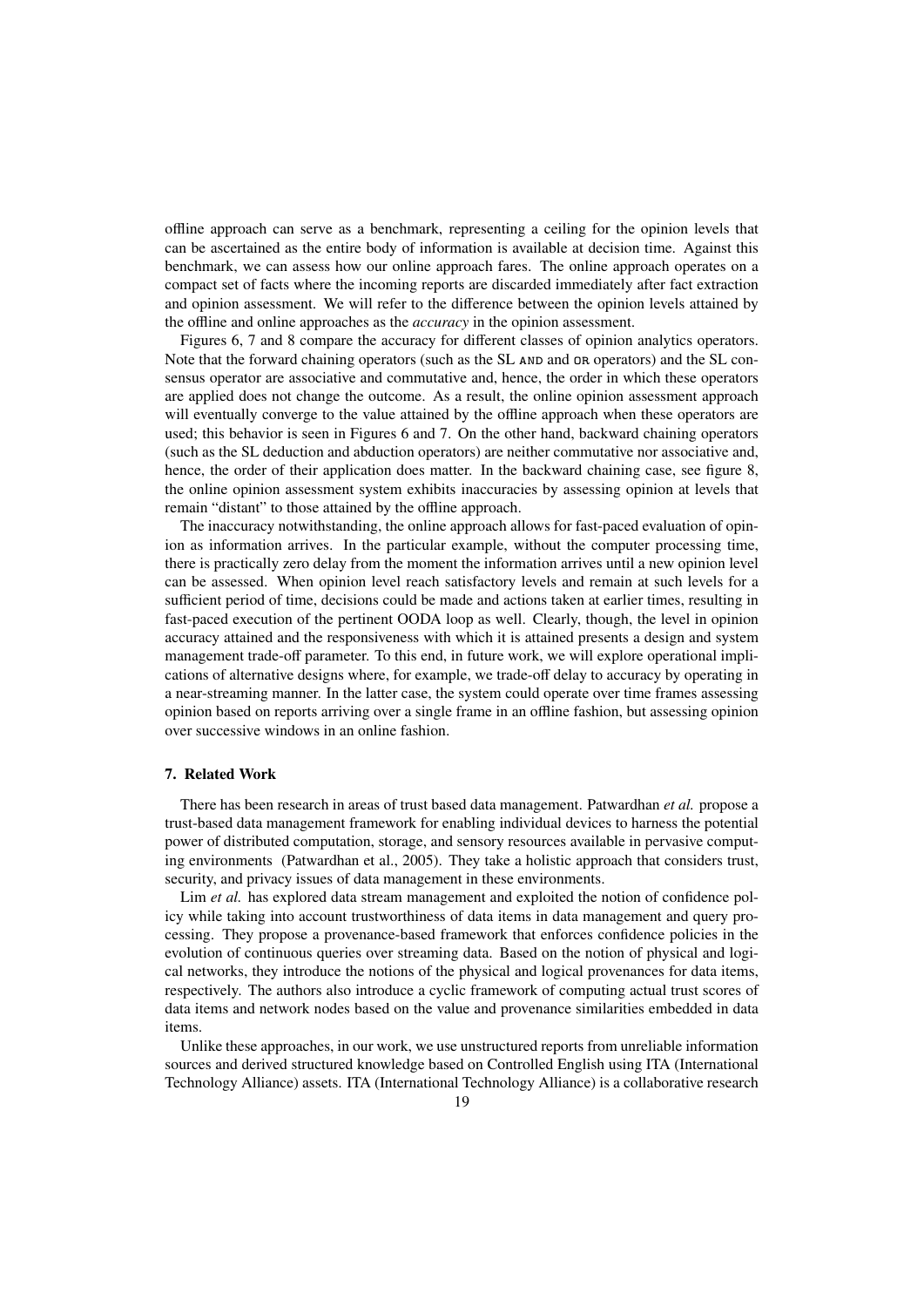alliance between UK Ministry of Defence ( UK MoD) and US Army Research Laboratory (ARL) and a consortium of leading industry and academic partners. Some of the assets that has resulted due to this research collaboration includes Controlled English (Mott, 2010) and Information Fabric (Wright et al., 2009). Controlled English (CE) is an ITA asset that has been extended and modified by the ITA programme. Mott defines the syntax with examples of CE formatted text and shows how to map to predicate logic (Mott, 2010) . CE is a type of Controlled Natural Language (CNL) and is mainly used to be readable by any one who knows English. It represents information in a very structured form using certain syntax. This syntax can be parsed and the content can be understood by a computer. Hence, CE enables the communication between computer and humans.

Schwitter has described the use of controlled natural language as a high level specification language for modelling commonsense reasoning problems (Schwitter, 2015). The paper shows how defaults and exceptions can be incorporated into a current controlled natural language and what is required to signify and motive with them in a not so straight way.

In this work, we use a trust model that is based on trust evidence. The retrieval or derivation of trust evidence is out of the scope of this paper. Usually, there are two type of evidence: direct and indirect. In the literature, there are several trust approaches where direct evidence is combined with indirect evidence to model trust in information sources. Direct evidence is based on personal observations, while indirect evidence is received from others. Jøsang and Ismail proposed the beta reputation system (BRS) (Jøsang and Ismail, 2002). It estimates the trustworthiness of an information source using beta probability density functions, as we do in this paper. For this purpose, aggregation of direct evidence and indirect evidence from information sources are used as the parameters of beta distributions. Evidence shared by sources are equivalent to binary opinions in Subjective Logic (Jøsang, 2011). Whitby *et al.* extended BRS to handle misleading indirect evidence from malicious agents using a majority-based algorithm (Whitby et al., 2005). Teacy *et al.* proposed TRAVOS (Teacy et al., 2006), which is similar to BRS, but it uses personal observations about information sources to filter misleading indirect evidence.

Subjective logic has been extended to include belief updates from partially visible evidence (Kaplan et al., 2015).. Lance et.al show that assets of the partial observable update as a function of the state likelihood and demonstrate the use of these likelihoods for a trust estimation application. The value of the partial observable updates is shown through different imitations including the trust estimation case.

Yu and Singh proposed a trust approach that handles misleading indirect evidence using a version of weighted majority algorithm (Yu and Singh, 2003). In their algorithm, weights are assigned to information sources. These weights are initiated as 1.0 and can be considered as the trustworthiness of the corresponding sources. The algorithm makes predictions about trust related propositions (e.g, *i* is trustworthy) based on the weighted sum of indirect evidence (i.e., ratings) provided by those sources. The authors proposed to tune the weights after an unsuccessful prediction so that the weights assigned to the unreliable sources are decreased. They assume that the ratings from dishonest sources may conflict with the personal observations. By decreasing the weights of these sources over time, misleading evidence is filtered.

In this paper, we describe conflicts between binomial opinions and analyse evidence about information sources to resolve conflicts between opinions before performing fusion. Conflicts in knowledge lead to inconsistencies that hamper the reasoning over the knowledge. Therefore, before using such knowledge bases, their conflicts should be resolved. Gobeck and Halaschek (Golbeck and Halaschek-Wiener, 2009) present a belief revision algorithm for ontologies, which is based on trust degrees of information sources to remove conflicting statements from a knowl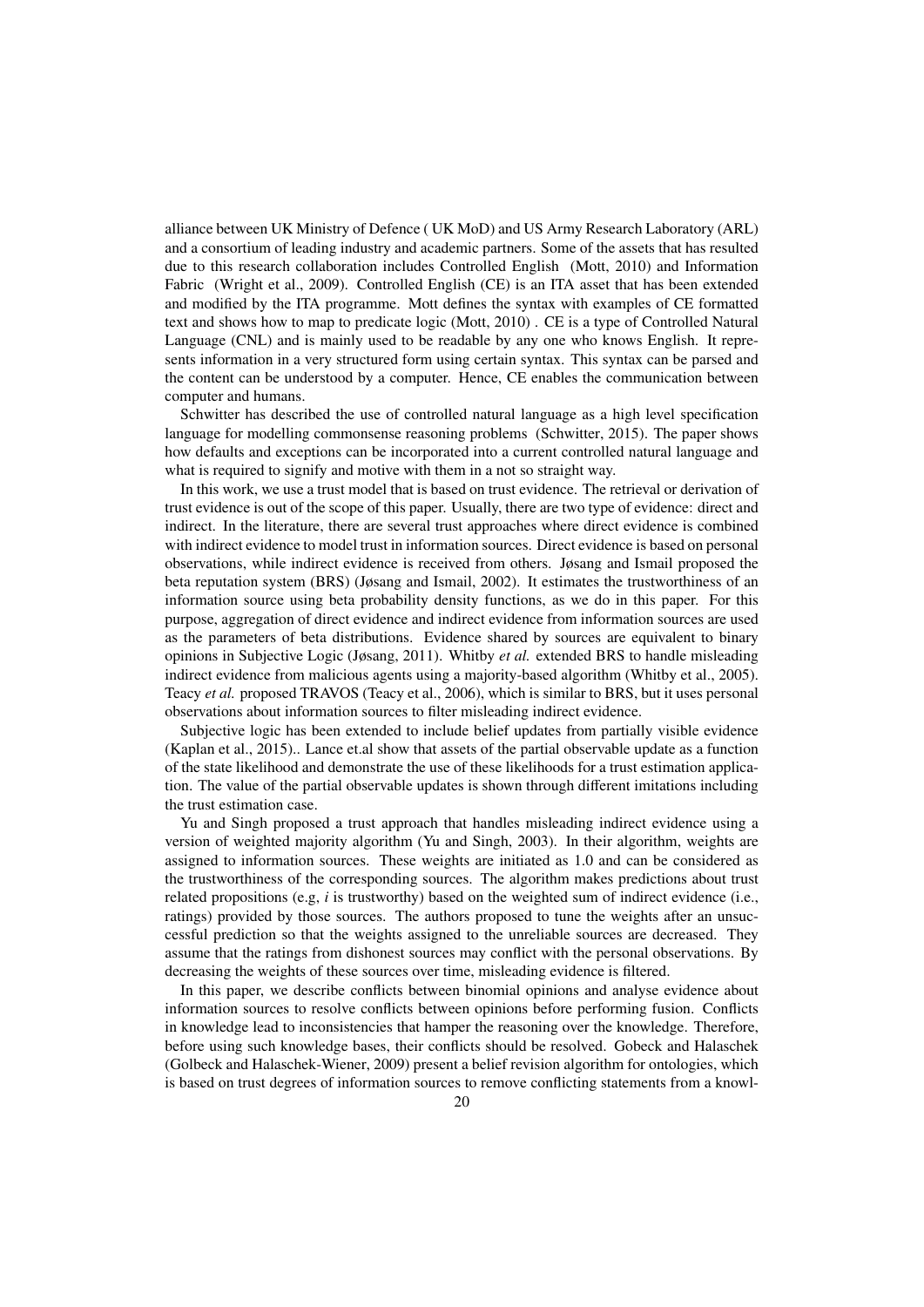edge base. However, as the authors point out, the proposed algorithm is not guaranteed to be optimal. Dong *et al.* (Dong et al., 2009) propose to resolve conflicts in information from multiple sources by a voting mechanism. Double counting in votes is avoided by considering the information dependencies among sources. The dependences are derived from Bayesian analysis.

When considering multiple sources espousing multiple claims, it is possible to estimate their reliability through *corroboration* without direct and/or indirect evidence. For example, factfinding algorithms aim to identify the *truth* given conflicting claims. Yin *et al.* proposed TruthFinder (Yin et al., 2007) which utilizes an iterative approach to estimate trustworthiness of information sources and information they provide. Their approach based on the assumption that a source is trustworthy if it provides many pieces of true information, and a piece of information is likely to be true if it is provided by many trustworthy sources. Therefore, very similar to BRS, TrustFinder also assumes that the information provided by the majority is trustworthy.

In our paper, the key differences compared to the papers described in this section are mainly the streaming nature of updates (online mode). Most facts are inserted as information, as inferences are derived we can see that we are propagating from source to information to inference and a trust annotation for the inference. Unlike our online mode, information is non-streaming in the offline mode.

# 8. Conclusions

Effective applications of the OODA loop requires a fast-paced execution of its Observe and Orient phases. The latter becomes challenging when faced with voluminous information of questionable provenance and trustworthiness arriving in streaming fashion from multiple souse, as the the case might be in military coalition environments.

In this paper, we introduced an opinion assessment framework comprising a family of opinion operators, based on subjective logic. The framework is suitable for dynamic information flows assessing opinions for data-in-motion online rather than for a large corpus of static data. We have also described an implementation of our opinion assessment framework using ITA assets (Information Fabric Services (Wright et al., 2009) and Controlled English Fact Store (Mott, 2010)) and presented an experimental evaluation that quantifies the efficacy (e.g., accuracy and overhead) of our framework. Initial analysis shows promising results compared to a benchmark offline design when utilizing opinion assessment operators that satisfy associative and commutative properties. If these properties do not hold, the online assessment exhibit inaccuracies and considerations are under way to improve accuracy in this case as well.

In future work, we also plan to explore additional opinion assessment frameworks that may be even better suited at handling dynamic information flows, for example, considering performing opinion assessment across a loosely coupled offline and online system.

# Acknowledgements

Research was sponsored by the U.S. Army Research Laboratory and the U.K. Ministry of Defence and was accomplished under Agreement Number W911NF-06-3-0001. The views and conclusions contained in this document are those of the author(s) and should not be interpreted as representing the official policies, either expressed or implied, of the U.S. Army Research Laboratory, the U.S. Government, the U.K. Ministry of Defence or the U.K. Government. The U.S. and U.K. Governments are authorised to reproduce and distribute reprints for Government purposes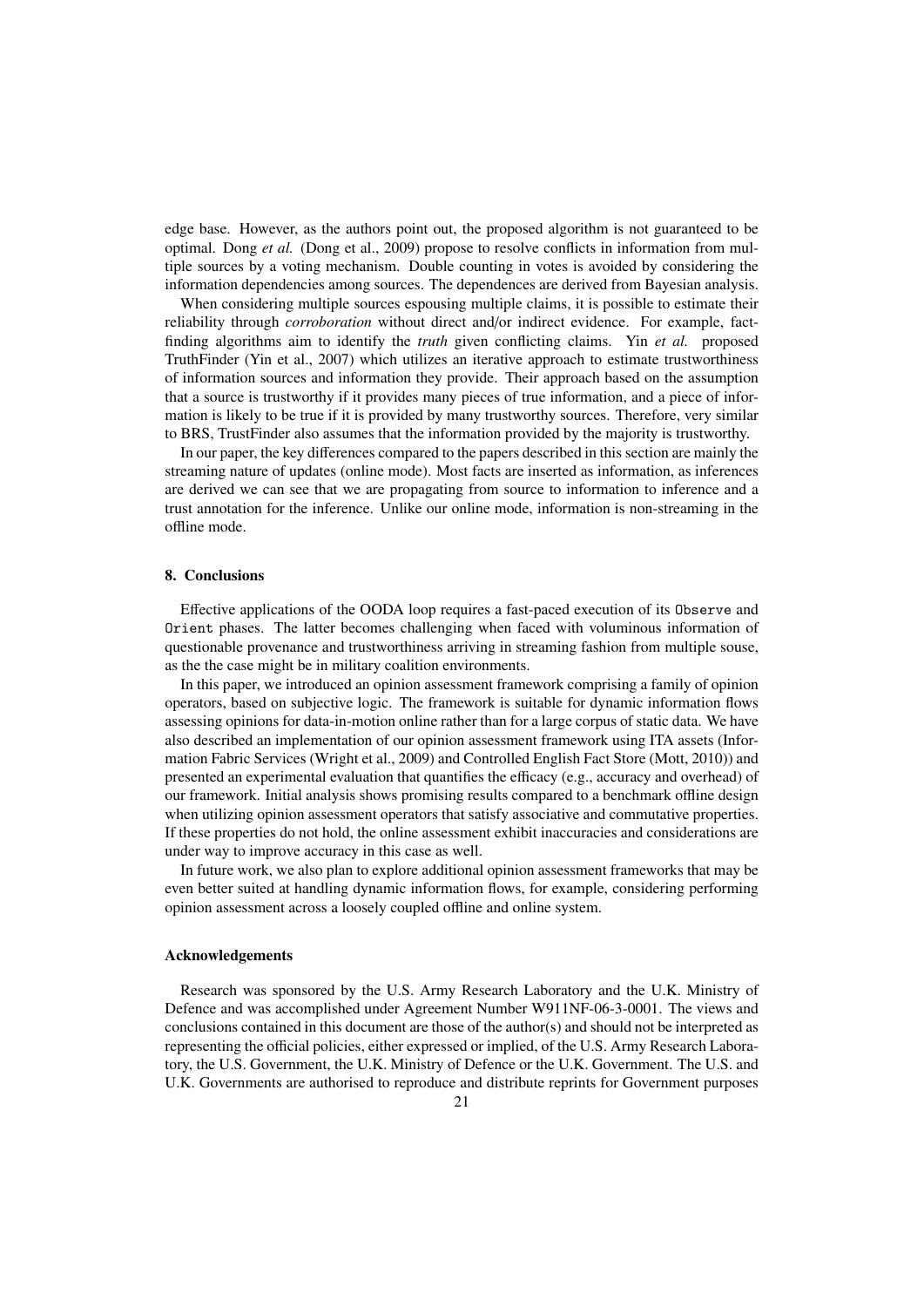notwithstanding any copyright notation hereon. Dr. Sensoy thanks the U.S. Army Research Laboratory for its support under grant W911NF-13-1-0243 and The Scientific and Technological Research Council of Turkey (TUBITAK) for its support under grant 113E238.

# References

- Bisdikian, C., Kaplan, L. M., and Srivastava, M. B. (2011). Quality of information in sensor networks. In *IBM Res. Rep. RC25254*.
- Bisdikian, C., Kaplan, L. M., Srivastava, M. B., Thornley, D. J., Verma, D., and Young, R. I. (2009). Building principles for a quality of information specification for sensor information. In *12th Int'l Conf. on Information Fusion (FUSION 2009)*.
- Brehmer, B. (2005). The dynamic ooda loop: Amalgamating boyd's ooda loop and the cybernetic approach to command and control. In *Proceedings of the 10th international command and control research technology symposium*.
- Chakraborty, S., Srivastava, M. B., Bisdikian, C., and Ganti, R. (2012). Localization in cognitive radio systems in the presence of spatially obfuscated data. Technical Report TR-UCLA-NESL-201205-01, NESL.
- Dong, X. L., Berti-Equille, L., and Srivastava, D. (2009). Integrating conflicting data: The role of source dependence. In *Proc. of the 35th International Conference on Very Large Databases*, Lyon, France.
- Golbeck, J. and Halaschek-Wiener, C. (2009). Trust-based revision for expressive web syndication. *Journal of Logic and Computation*, 19(5):771–790.
- Graham, J. L., Rimland, J., and Hall, D. L. (2011). A COIN-inspired synthetic dataset for qualitative evaluation of hard and soft fusion systems. In *14th Int'l Conf. on Information Fusion (FUSION 2011)*, Chicago, IL, USA.
- Jøsang, A. (2001). A logic for uncertain probabilities. *Int. J. Uncertain. Fuzziness Knowl.-Based Syst.*, 9(3):279–311.
- Jøsang, A. (2002). The consensus operator for combining beliefs. *Artificial Intelligence*, 141(1/2):157–170.
- Jøsang, A. (2007). Probabilistic logic under uncertainty. In *Proceedings of the thirteenth Australasian symposium on Theory of computing*, pages 101–110.
- Josang, A. (2008). Conditional reasoning with subjective logic. *Journal of Multiple-Valued Logic and Soft Computing*, 15(1):5–38.
- Jøsang, A. (2011). *Subjective Logic*. Book Draft.
- Jøsang, A. and Grandison, T. (2003). Conditional inference in subjective logic. In *Proceedings of the 6th International Conference on Information Fusion*.
- Jøsang, A. and Ismail, R. (2002). The beta reputation system. In *Proc. of the 15th Bled Electronic Commerce Conference e-Reality: Constructing the e-Economy*, pages 48–64.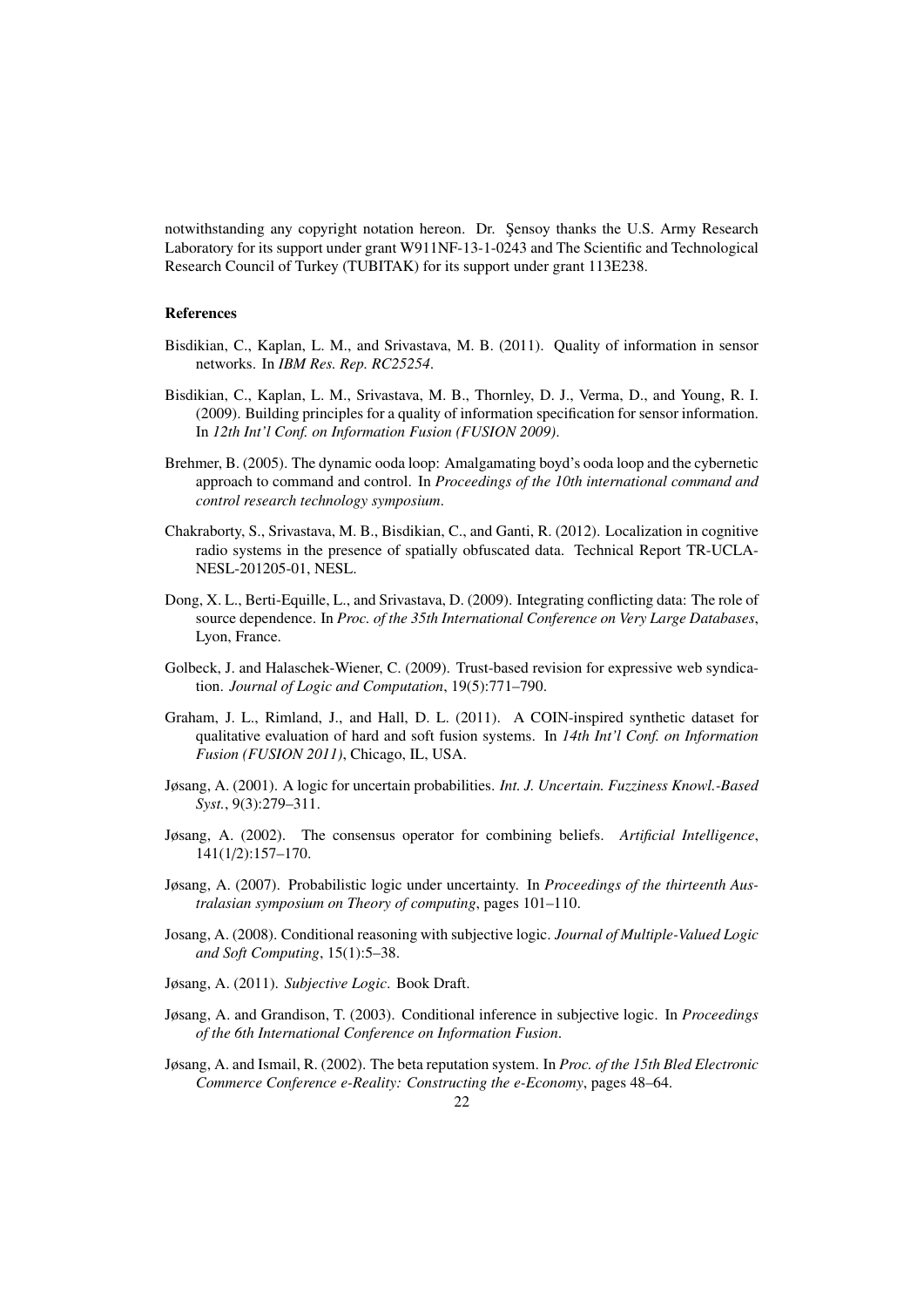- Jøsang, A. and McAnally, D. (2005). Multiplication and comultiplication of beliefs. *Int. J. Approx. Reasoning*, 38(1):19–51.
- Jøsang, A. and Presti, S. L. (2004). Analysing the relationship between risk and trust. In *Proceedings of the Second International Conference on Trust Management (iTrust)*, Oxford.
- Kamvar, S., Schlosser, M., and Garcia-Molina, H. (2003). EigenTrust: Reputation management in P2P networks. In *WWW Conference*.
- Kaplan, L., Şensoy, M., Chakraborty, S., and de Mel, G. (2015). Partial observable update for subjective logic and its application for trust estimation. *Information Fusion, Elsevier (online)*.
- Kuter, U. and Golbeck, J. (2007). SUNNY: A New Algorithm for Trust Inference in Social Networks, using Probabilistic Confidence Models. In *AAAI-07*.
- Mott, D. (2010). Summary of ita controlled english. ITA Tech. Report. rerieved from "https://www.usukita.org/papers/5658/details.html," May 4, 2012.
- Patwardhan, A., Perich, F., A. Joshi, T. F., and Yesha, Y. (2005). Active collaborations for trustworthy data management in ad hoc networks. In *Proceedings of the 2nd IEEE International Conference on Mobile Ad-Hoc and Sensor Systems*.
- Schafer, J. B., Konstan, J., and Riedl, J. (1999). Recommender Systems in E-Commerce. In *ACM Conference on Electronic Commerce*.
- Schwitter, R. (2015). Handling defaults and their exceptions in controlled natural language. *Language Production, Cognition, and the Lexicon, Springer*, 48(4):313–330.
- Sensoy, M., Bisdikian, C., Oren, N., Burnett, C., Norman, T. J., Srivastava, M. B., and Kaplan, L. (2012). Trust and obfuscation. In *SPIE Defense, Security, and Sensing Symposium*, Baltimore, MD, USA.
- Sensoy, M., de Mel, G., Pham, T., Kaplan, L., and Norman, T. J. (2013). Tribe: Trust revision for information based on evidence. In *Proceedings of 16th International Conference on Information Fusion*, pages 914–921.
- Teacy, W., Patel, J., Jennings, N., and Luck, M. (2006). TRAVOS: Trust and reputation in the context of inaccurate information sources. *Autonomous Agents and Multi-Agent Systems*, 12(2):183–198.
- Wang, S., Su, L., Li, S., Yao, S., Hu, S., Kaplan, L., Amin, M. T., Abdelzaher, T., and Wang, H. (2015). Scalable social sensing of interdependent phenomena. In *14th ACM*/*IEEE Conference on Information Processing in Sensor Networks (IPSN)*, Seattle, WA.
- Whitby, A., Jøsang, A., and Indulska, J. (2005). Filtering out unfair ratings in Bayesian reputation systems. *The Icfain Journal of Management Research*, 4(2):48–64.
- Wright, J., Gibson, C., Bergamaschi, F., Marcus, K., Pressley, R., Verma, G., and Whipps, G. (2009). A dynamic infrastructure for interconnecting disparate isr/istar assets (the ita sensor fabric). In *12th Int'l Conf. on Information Fusion (FUSION 2009)*, Seattle, WA, USA.